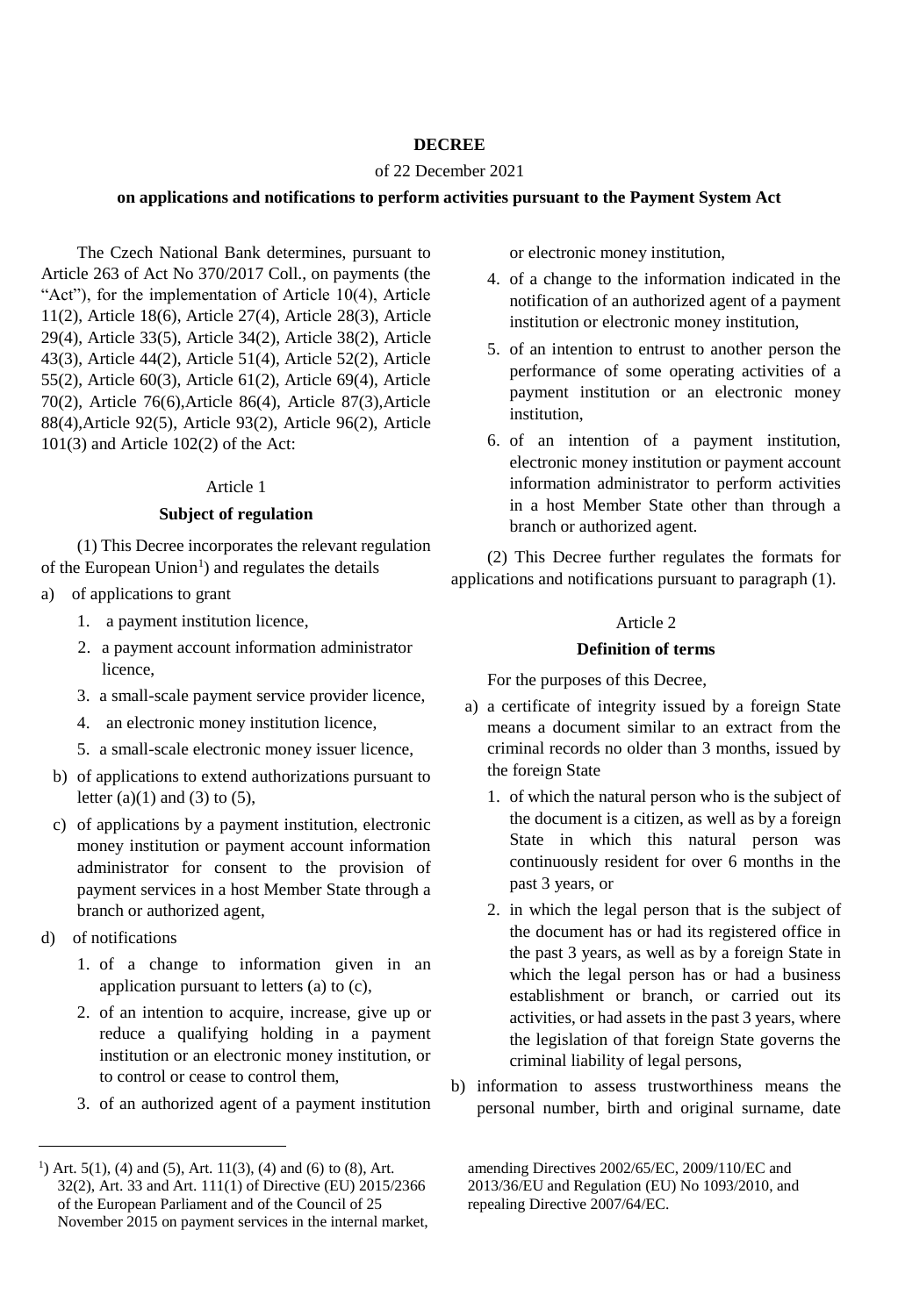and place of birth, nationality, certificate of integrity issued by a foreign State, and information and documents on the person's previous activities for the last 10 years, in particular regarding

- 1. the imposition of an administrative penalty in connection with employment, function, or business activity,
- 2. any decision on bankruptcy or the rejection of an insolvency petition for lack of assets,
- 3. the suspension or withdrawal of authorization for business or other activity; this does not apply where it was made on the basis of an application by the person holding the authorization and the application was not submitted at a time when the procedure for suspending or withdrawing the authorization to conduct business activities was already underway,
- 4. the refusal of approval by a court or administrative authority with the election, appointment, or other designation to a function, or with the acquisition of a qualifying holding, an increase in a qualifying holding, or with the controlling of a person, where such approval was required,
- 5. the imposition of a disciplinary penalty or expulsion from a professional chamber, alliance or association of persons operating on the financial market, or the imposition of a disciplinary penalty by such association,
- 6. the termination of employment or similar relationship by the employer, dismissal from office or dismissal from employment connected with asset management or from a similar position, and
- 7. an assessment of trustworthiness already performed by another authority, where performed, and the indication of that authority, the date of the assessment, and the outcome of the assessment,
- c) financial statements means
	- 1. annual reports and financial statements or annual reports and financial statements certified by an auditor, where required by the Accounting Act, for the last 3 accounting periods, or for the period during which the applicant or notifier carries out business activities where this period is shorter than 3 accounting periods, or a summary overview of the applicant's financial situation where no financial statements have yet been prepared by the applicant,
	- 2. evidence of income, assets and debts for the last 3 years in the case of a natural person, and
- 3. consolidated annual reports and financial statements or consolidated annual reports and financial statements certified by an auditor, where required by the Accounting Act, for the period pursuant to point (1), where the applicant or notifier is part of a consolidated whole,
- d) identification details means
	- 1. in the case of a legal person or a natural person engaged in business, the company name or name, registered office and identification number of the person, where assigned, and
	- 2. in the case of a natural person not engaged in business, the name and personal number or, where not assigned, the date of birth and residence address,
- e) information about sensitive payment data means a description of the registration, recording and monitoring of sensitive payment data pursuant to Article  $2(3)(n)$  of the Act and the management of access to them, containing
	- 1. a description of the flows of sensitive payment data within the framework of the applicant's business model,
	- 2. a description of the tools for monitoring access to sensitive payment data,
	- 3. a description of the procedures for managing access to sensitive payment data,
	- 4. the access rights policy with a detailed description of access to the relevant infrastructure components, systems and applications, including databases and backup infrastructure,
	- 5. a description of the method of recording and storing data where the applicant does not intend to provide only the indirect payment order service,
	- 6. the anticipated internal or external use of the data collected, including counterparties, where the applicant does not intend to provide only the indirect payment order service,
	- 7. a description of the security measures employed in information systems and communications technologies, including encryption or tokenization,
	- 8. information about divisions, departments or other similar sections (hereinafter a "section"), persons, bodies and committees with access to sensitive payment data,
	- 9. a description of how breaches of the protection of sensitive payment data will be detected and addressed, and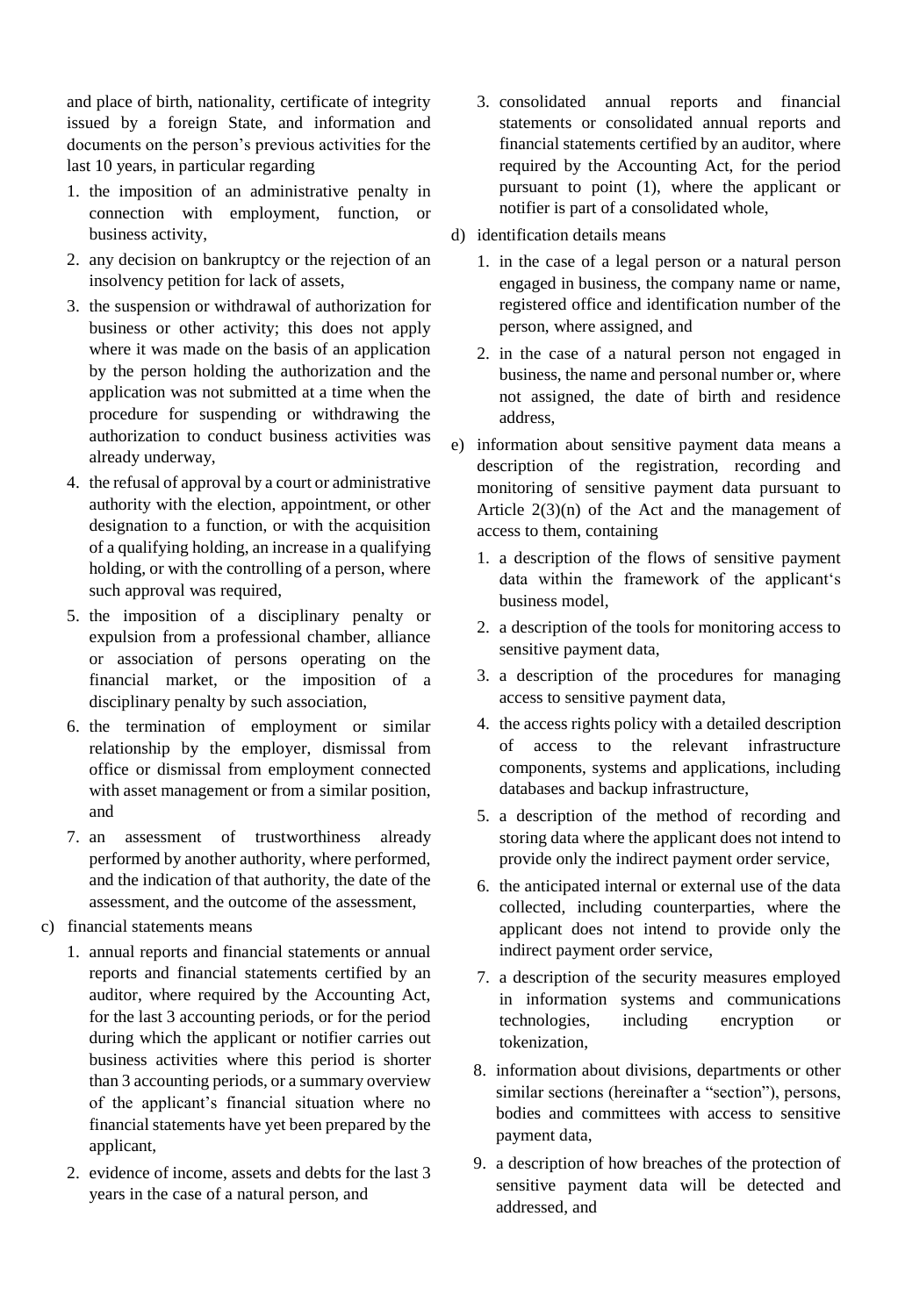- 10. a description and timetable of annual internal measures relating to controls of the security of information and communications technology systems,
- f) information about the organizational structure of the applicant means a description of the organizational structure and related documents, containing
	- 1. a detailed organizational chart showing each section of the applicant and a description of the responsibilities of each section,
	- 2. the expected number of employees in the first 3 accounting periods of the provision of services pursuant to the Act,
	- 3. an indication of the operating activities the applicant intends to entrust to another person and, for each of these activities, a description of the measures taken for the performance of these activities by such other person, containing the identification details of the persons to whom the applicant intends to entrust the performance of operating activities and the place of performance of such activities, an indication of the personnel directly responsible for the management and control of the operating activities entrusted to another person and their inclusion in the applicant's organizational structure, and a description of the operating activities and their scope,
	- 4. contracts or draft contracts with other persons to whom the applicant intends to entrust the performance of significant operating activities,
	- 5. a description of the use of branches and authorized agents, including a description of the information and communications technology systems and infrastructures used by the authorized agents to perform payment services or issue electronic money, a description of the personnel selection policy for authorized agents and the criteria chosen for assessment of their trustworthiness and professional competence, procedures and training, and the methods for storing data about such authorized agents, and
	- 6. information about the payment systems to which the applicant has or intends to have access, with an indication of that fact, or that it operates itself,
- g) information about the collection of statistical data means a description of the statistical data collection system and a description of the principles and definitions used for the collection of statistical data

on performance, payment transactions and fraud in the field of payments, containing

- 1. the type of data collected concerning payment service users or holders of electronic money, the type of payment service, the issuance of electronic money, distribution channels, payment instruments, countries and currencies,
- 2. the scope of data collection with regard to the relevant activities and persons, branches and authorized agents,
- 3. the method of statistical data collection,
- 4. the purpose of statistical data collection, and
- 5. the frequency of statistical data collection,
- h) description of security procedures means a description of the procedures for monitoring security, addressing security and operating incidents in the field of payments and for taking related measures, including
	- 1. the organizational measures and tools to prevent fraud,
	- 2. information about the sections responsible for providing assistance to electronic money holders or payment service users in the case of security and operating incidents, fraud or technical problems, and the identification details of the directors of such sections,
	- 3. internal and external methods for reporting fraud,
	- 4. procedures for reporting security and operating incidents and for assessing such incidents in terms of their severity, including procedures for reporting serious security and operating incidents pursuant to Article 221 of the Act,
	- 5. security monitoring tools and measures in place to mitigate security and operating risks, including procedures for identifying, recording, analyzing, and detecting causes and implementing follow-up measures to correct technical problems, and the tools that support such procedures,
- i) description of measures to ensure continuity means a description of measures to ensure the smooth performance of activities and the continued operation of the applicant, containing
	- 1. an analysis of the impacts on the business activity by assessing its exposure to, and the potential impacts of, serious disruptions to activity, including business processes and objectives for the recovery of activity, such as the deadline by which the system or process must be restored after an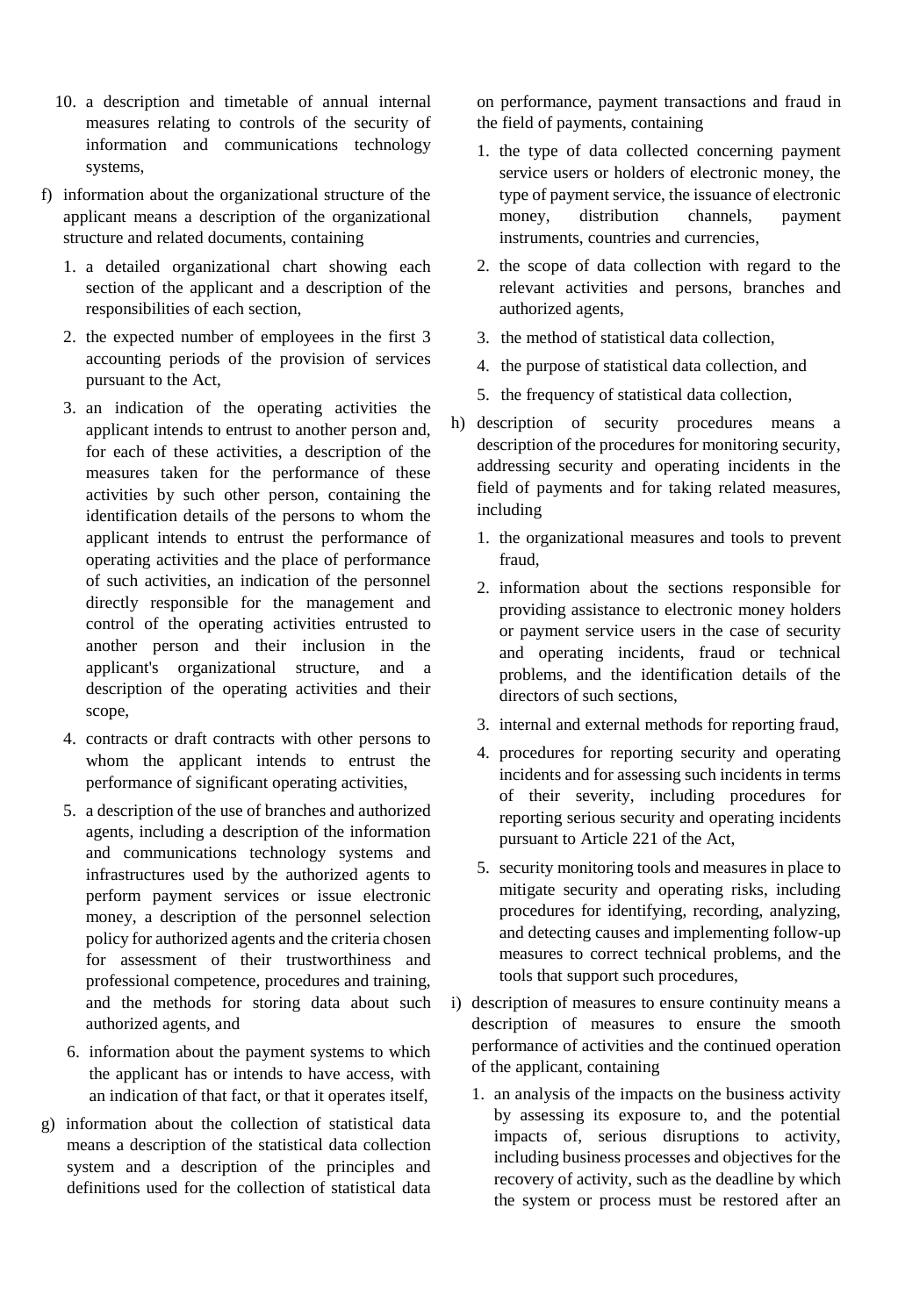disruption, the maximum period for which data loss is acceptable where of an disruption, and a list of significant assets,

- 2. identification of the backup system, access to the information and communications technologies infrastructure, key software and data to be restored following an accident or disruption of activity,
- 3. a description of the resolution of a major business continuity and disruption event, such as a failure of critical systems, loss of key data, inaccessibility of an establishment and loss of key persons,
- 4. information about the frequency with which the applicant intends to test plans to ensure the smooth performance of activities and the continued functioning of the applicant and disaster recovery, including how the results of such tests will be documented,
- 5. a description of the impact-mitigation measures to be taken by the applicant in cases of the termination of provision of payment services or issuance of electronic money, ensuring the execution of outstanding payment transactions and the termination of existing obligations from contracts with users and holders, and
- 6. the rules for the representation of directors and persons with key functions,
- j) description of measures against money laundering and the financing of terrorism means a description of the internal control mechanisms the applicant has put in place or will put in place to comply with obligations in this area, and the related analyses and measures, containing
	- 1. an assessment by the applicant of the risks related to the fight against money laundering and the financing of terrorism associated with the applicant's business activity, including risks related to the applicant's client base, business relationships, products and services provided, distribution channels used, and geographical areas of activity,
	- 2. the measures that the applicant has put in place or will put in place to mitigate risks and to comply with relevant obligations in the fight against money laundering and the financing of terrorism, including the process of assessing the effectiveness of such measures by the applicant, strategies and procedures to meet customer due diligence requirements, and strategies and procedures to detect and report suspicious transactions,
- 3. the systems and controls the applicant has put in place or will put in place to ensure that the applicant's branches and authorized agents comply with their obligations in the fight against money laundering and the financing of terrorism, including cases where the authorized agent or branch is located in another State,
- 4. the measures the applicant has put in place or will put in place to ensure that staff and authorized agents have expert training in the fight against money laundering and the financing of terrorism,
- 5. the identification details of the authorized person in the field of the fight against money laundering and the financing of terrorism, and documents demonstrating that their expertise in the field of the fight against money laundering and the financing of terrorism is sufficient to effectively meet obligations in this field,
- 6. the systems and controls the applicant has put in place or will put in place to ensure the timeliness, effectiveness and appropriateness of measures in the fight against money laundering and the financing of terrorism, and
- 7. the systems and controls that the applicant has put in place or will put in place to ensure that authorized agents do not expose the applicant to high risks in the area of money laundering and the financing of terrorism,
- k) employee means a natural person in a basic employment or similar relationship with another person, or a natural person who is a director of a legal person,
- l) regulated institution means a person whose object of activity is an activity similar to an activity carried out on the financial market in the Czech Republic and subject to authorization by the Czech National Bank, where such person has its registered office in another Member State and is subject to supervision in the State of its registered office,
- m) information about persons having close links means
	- 1. the identification details of each person with close links; where a person with close links is a person with their registered office in another State, an indication of whether they are a person authorized by the supervisory authority of another State to act as a regulated institution or whether they are a controlling person of such person and, where the person with close links is a person established in a State which is not a Member State, also evidence that the laws of that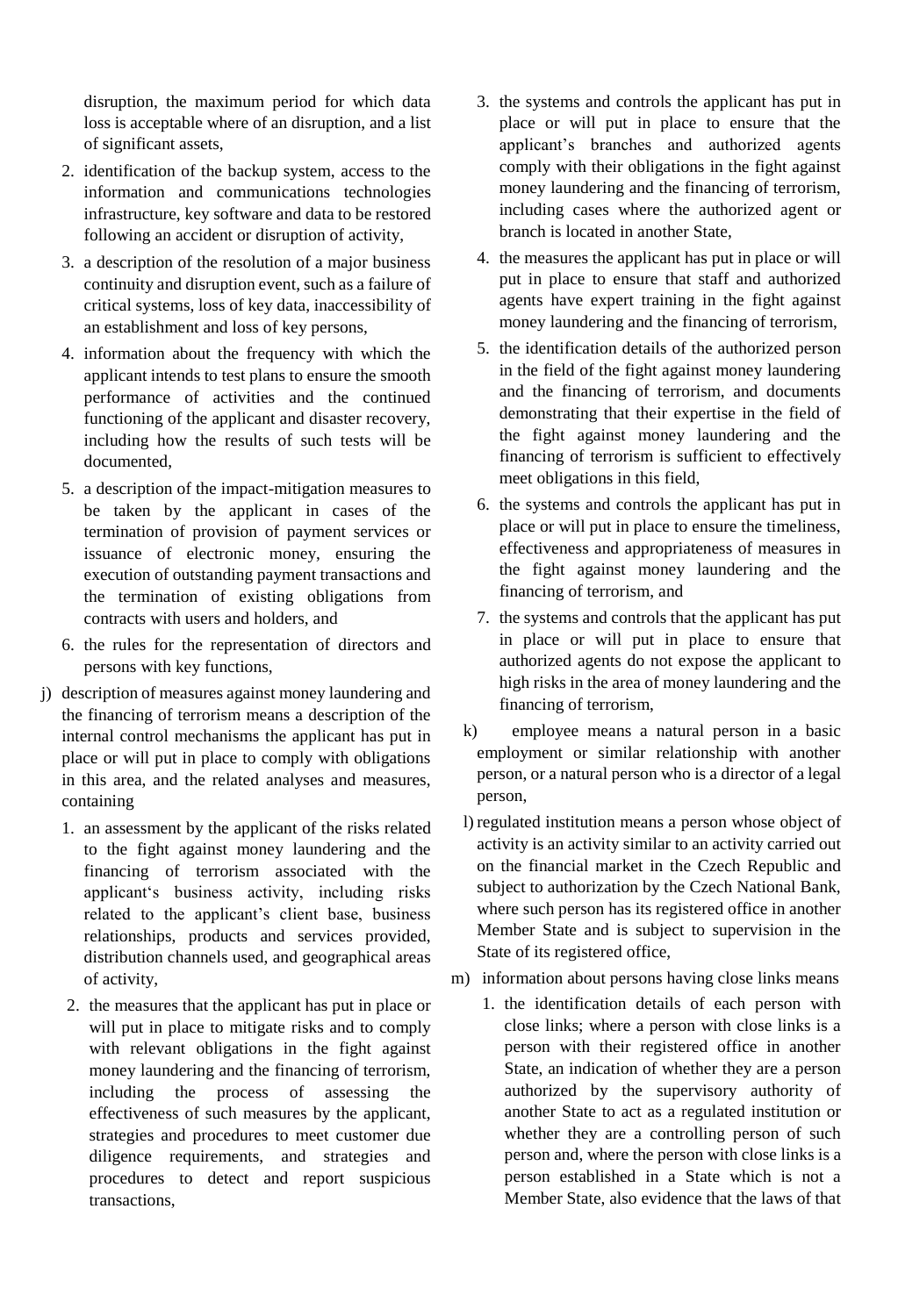State and the manner in which they are applied, including their enforceability, do not prevent the effective exercise of supervision over the applicant,

- 2. a description of the structure of the group and the method of interconnection, with a graphical representation of the relations between the various closely related persons, indicating the subject of their activities, and
- 3. if the person with close links is a legal person, the identification details of the 10 largest members by share of voting rights, or of all the members where the legal person has fewer than 10 of them. and the percentage of their share of voting rights,
- n) information about professional practice means a set of data which, for each activity carried out as an independent business, activity in an employment relationship, or an activity of a similar nature, contains
	- 1. information about the type of professional practice,
	- 2. identification details of the person at which the professional practice is or was performed,
	- 3. the job description and, where the practice is important for activity on the financial market, also a description of the activity performed, including the scope of the powers and responsibilities associated with this activity and the number of managed persons,
	- 4. a definition of the period for which the activity pursuant to point 3 was performed, and
	- 5. agreement with the performance of the work required by other legislation, where such agreement was necessary,
- o) information about education
	- 1. the name and type of educational institution, the study program, the focus of the study program, the standard duration of the study program, the method and date of termination of studies, potentially any academic titles obtained, and
	- 2. an overview of professional examinations, courses, internships, and study stays undertaken and relevant for activity on the financial market, with an indication of the year in which they were undertaken, and their focus.

#### Article 3

## **Application for authorization as a payment institution**

#### (Re Article 10(4) of the Act)

The details of this application are

- a) the identification details of the applicant, and
	- 1. if the applicant is a legal person that has not yet been established, the founding legal act,
	- 2. the head office of the applicant, where different from the registered office,
	- 3. the e-mail address and website of the applicant, where available, and
	- 4. information about whether the applicant is a regulated institution,
- b) a plan of activities, containing the information pursuant to Annex No 1 to this Decree,
- c) a business plan, containing the information pursuant to Annex No 2 to this Decree,
- d) information about the organizational structure of the applicant,
- e) documents to demonstrate the initial capital, containing statements issued by a credit institution for accounts opened pursuant to the accounting schedule with current balances of items constituting initial capital or other similar records showing the initial capital of the applicant; where the applicant is a legal person that has not yet been established, it will submit an account statement demonstrating the existence of the funds intended for the initial capital,
- f) if the applicant is to be entrusted with funds to conduct payment transactions pursuant to Article 22(1) of the Act, the account contract or draft contract pursuant to Article 22(1)(b) of the Act or other document demonstrating the will of the parties to conclude such a contract, and a description of the measures to protect the funds, containing
	- 1. a description of how separate recordkeeping will be ensured within the meaning of Article 22(1)(a) of the Act,
	- 2. identification of the form of protection of funds pursuant to Article 22(1)(b) of the Act,
	- 3. depending on the chosen form of protection of funds pursuant to point (2), the determination of persons, their functions and job titles within the organizational structure of the applicant with access to accounts pursuant to Article 22(1)(b) of the Act, or a description of the investment policy to ensure the liquidity, security and low risk of the selected assets, and
	- 4. a description of the management and reconciliation process to ensure that payment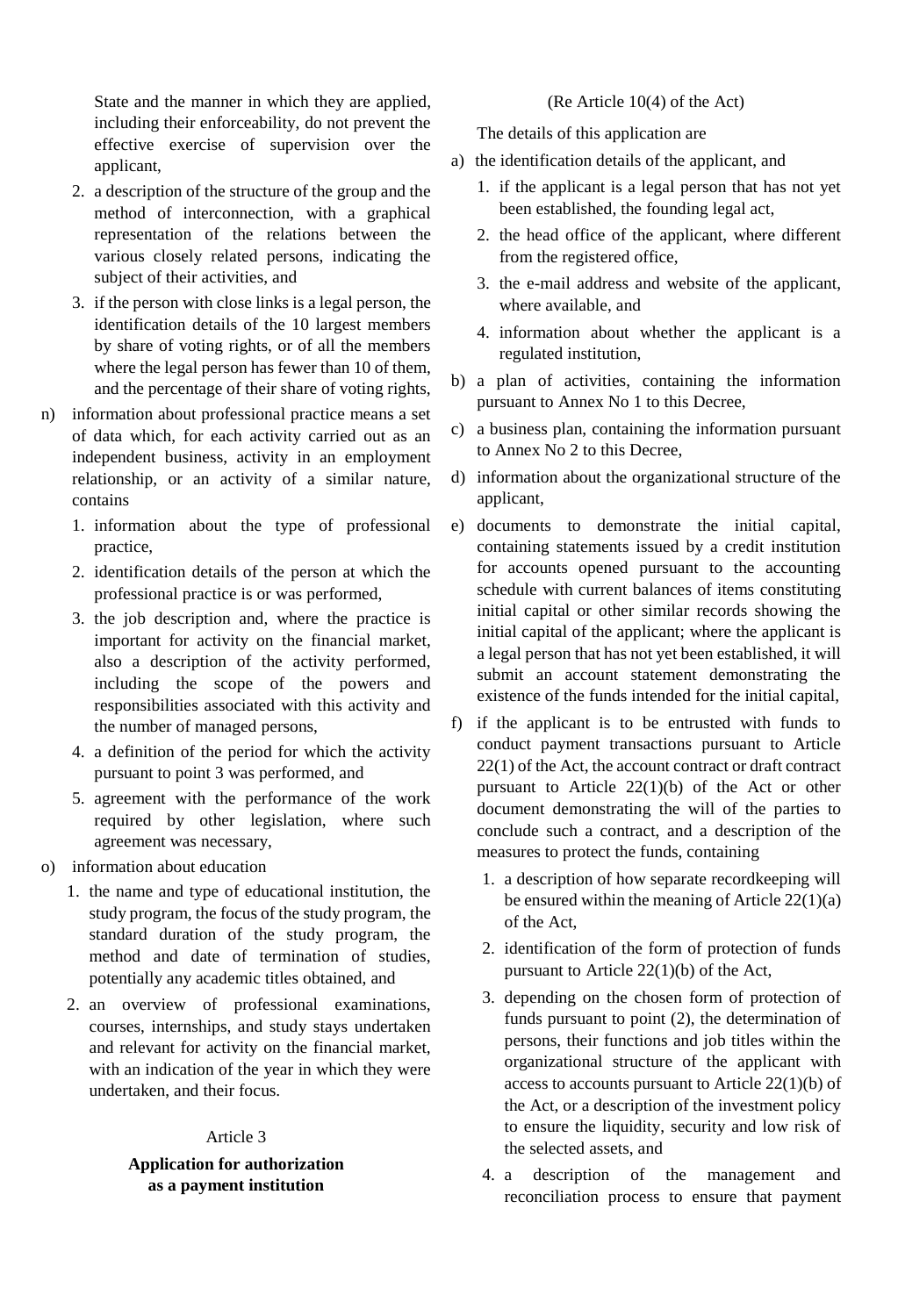service users' funds are protected from claims by other creditors,

- g) if the entrusted funds of users are to be protected by the conclusion of an insurance contract or the provision of comparable collateral pursuant to Article 22(2) of the Act, the insurance contract or draft insurance contract pursuant to Article 22(3) of the Act, or another document demonstrating the will of the parties to conclude such a contract or a proposal for comparable collateral pursuant to Article 22(4) of the Act, and a description of the measures to protect funds, containing
	- 1. confirmation that the insurance contract or comparable collateral has not been concluded with a person in the same group as the applicant, and
	- 2. a description of the process to ensure that the payment service users' right to indemnity from the insurance contract or comparable collateral corresponds to the right to issue entrusted funds for the execution of a payment transaction,
- h) a description of the security procedures,
- i) information about sensitive payment data,
- j) a description of the continuity measures,
- k) information about the collection of statistical data,
- l) a description of measures in the fight against money laundering and the financing of terrorism, and a guide for measures in the fight against money laundering and the financing of terrorism for the applicant's staff,
- m) information about persons having close links,
- n) information about persons with a qualifying holding in the applicant and persons who, acting in concert with another person, achieve a qualifying holding in the applicant, and the controlling person pursuant to Annex No 3 to this Decree,
	- o) information about directors pursuant to Annex No 4 to this Decree,
	- p) a description of the internal governance and internal control mechanisms pursuant to Annex No 5 to this Decree,
	- q) the internal regulation or internal regulations containing information for the assessment of compliance with the requirements for risk assessment, control and security measures, and about information and communications systems pursuant to Annex No 6 to this Decree,
	- r) identification details of the auditor who carries out the statutory audit of the applicant pursuant to the

Act on Auditors,

- s) if the applicant intends to carry out the activities pursuant to Article 17 of the Act, an insurance contract, draft insurance contract or a document demonstrating the intention of an insurance company to conclude such a contract at the latest at the moment of commencement of the payment institution's activities, or a document of a similar nature on the provision of a guarantee pursuant to Article 9(1)(d) and Article 17(1) and (2) of the Act, and the input data and method of calculating the minimum insurance indemnity limit from professional liability insurance or the minimum amount of comparable collateral, including the value of the risk profile indicator, the activity type indicator and the activity scope indicator pursuant to the decree regulating certain conditions of activity of persons authorized pursuant to the Act, where the applicant intends to perform the indirect payment order service or payment account information service, and
- t) the name of the association of persons providing payment services or other similar associations of which the applicant is a member or of which they will soon become a member.

#### Article 4

## **Notification of a change to the information given in an application for authorization as a payment institution**

#### (Re Article 11(2) of the Act)

Notification of a change to the information given in an application to operate a payment institution will contain the information that will be changed, supplemented with the updated information pursuant to Article 3 affected by such change, depending on the nature of the change.

#### Article 5

## **Application to expand the scope of payment services of a payment institution**

(Re Article 10(4) and Article 11(2) in conjunction with Article 14 of the Act)

An application by a payment institution to expand the scope of payment services will contain an indication of the activity that is the subject of the application, supplemented with updated information pursuant to Article 3.

## Article 6 **Application for authorization as**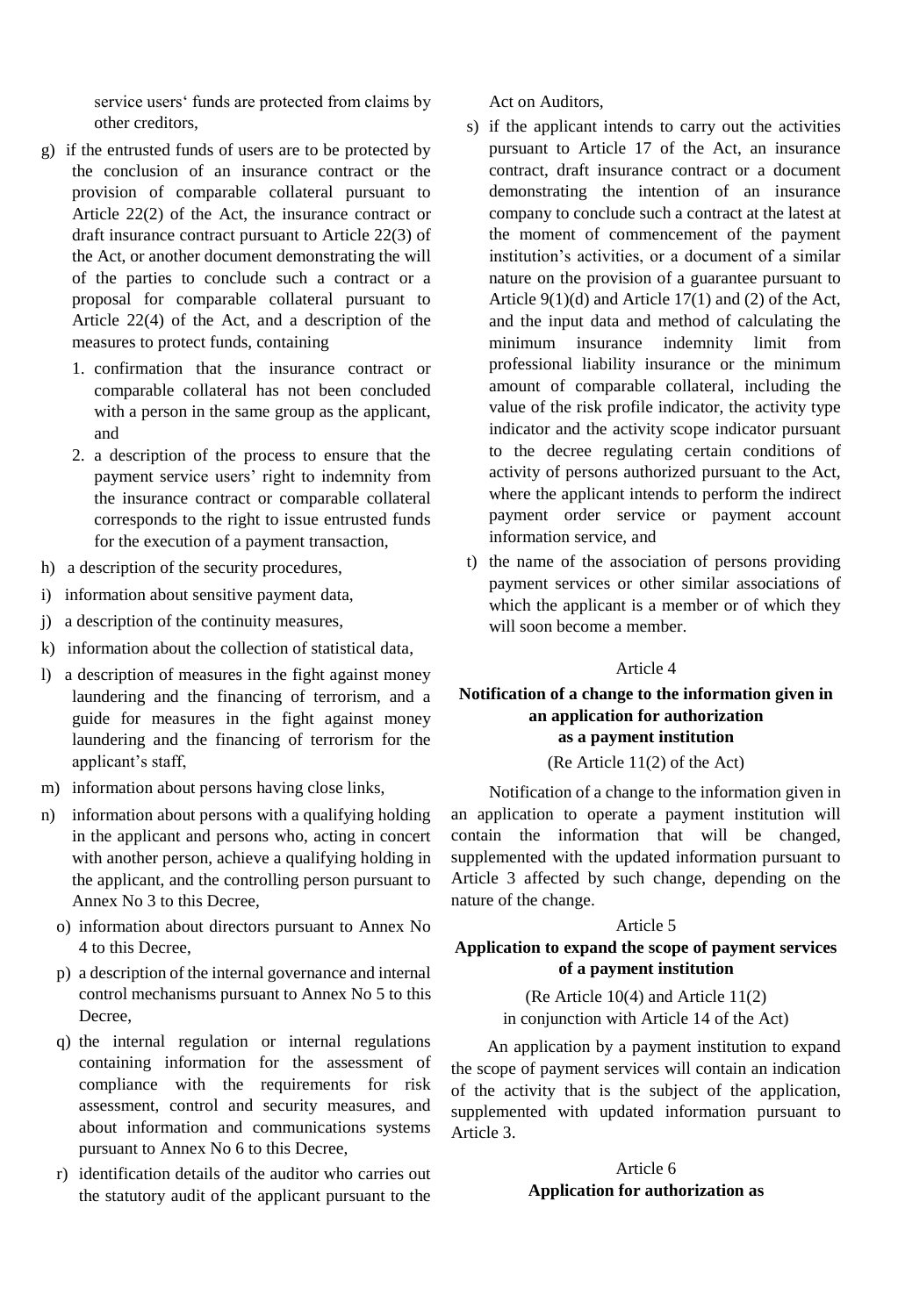## **a payment account information administrator**

(Re Article 43(3) of the Act)

The details of this application are

- a) the identification details of the applicant, and
	- 1. if the applicant is a legal person that has not yet been established, the founding legal act,
	- 2. if the applicant is a natural person, a curriculum vitae containing information about their education and professional experience,
	- 3. the head office of the applicant, where different from the registered office,
	- 4. the e-mail address and website of the applicant, where available,
	- 5. information about whether the applicant is a regulated institution, and
	- 6. information necessary to obtain an extract from the Criminal Register and, where applicable, a certificate of integrity issued by a foreign State or an extract from the Criminal Register<sup>2</sup>),
- b) a plan of activities, containing the information pursuant to Annex No 1 to this Decree,
- c) a business plan, containing the information pursuant to Annex No 2 to this Decree,
- d) information about the organizational structure of the applicant,
- e) a description of the security procedures,
- f) where the applicant intends to handle sensitive payment data, information about such sensitive payment data,
- g) information about the collection of statistical data,
- h) a description of the continuity measures,
- i) information about directors pursuant to Annex No 4 to this Decree,
- j) a description of the internal governance and internal control mechanisms pursuant to Annex No 5 to this Decree,
	- k) the internal regulation or internal regulations containing information for the assessment of compliance with the requirements for risk assessment, control and security measures, and on information and communications systems pursuant to Annex No 6 to this Decree,
	- l) an insurance contract, draft insurance contract or a document demonstrating the intention of an insurance company to conclude such a contract at the latest at the moment of commencement of the payment account information administrator's activities, or a document of a similar nature on the

provision of a guarantee pursuant to Article  $42(1)(c)$  and Article  $46(1)$  and (2) of the Act, and the input data and method of calculating the minimum insurance indemnity limit from professional liability insurance or the minimum amount of comparable collateral, including the value of the risk profile indicator, the activity type indicator and the activity scope indicator pursuant to the decree regulating certain conditions of activity of persons authorized pursuant to the Act, and

m) the name of the association of persons providing payment services or other similar associations of which the applicant is a member or of which they will soon become a member.

#### Article 7

## **Notification of a change to the information given in an application for authorization as a payment account information administrator**

## (Re Article 44(2) of the Act)

Notification of a change to the information given in an application to operate a payment account information administrator will contain the information that will be changed, supplemented with the updated information pursuant to Article 6 affected by such change, depending on the nature of the change

#### Article 8

# **Application for authorization as a small-scale payment service provider** (Re Article 60(3) of the Act)

The details of this application are

- a) the identification details of the applicant, and
	- 1. if the applicant is a legal person that has not yet been established, the founding legal act,
	- 2. the address of the head office, where different from the registered office, and where the applicant has its registered office and head office in another Member State, also the address of the branch in the Czech Republic, an extract from a register similar to the Commercial Register, which must not be older than 3 months, and the founding legal act,
	- 3. the e-mail address and website of the applicant, where available, and
	- 4. information about whether the applicant is a

l

<sup>2</sup> ) Article 13(2) and (3) of Act No 269/1994 Coll., on the

criminal register, as amended.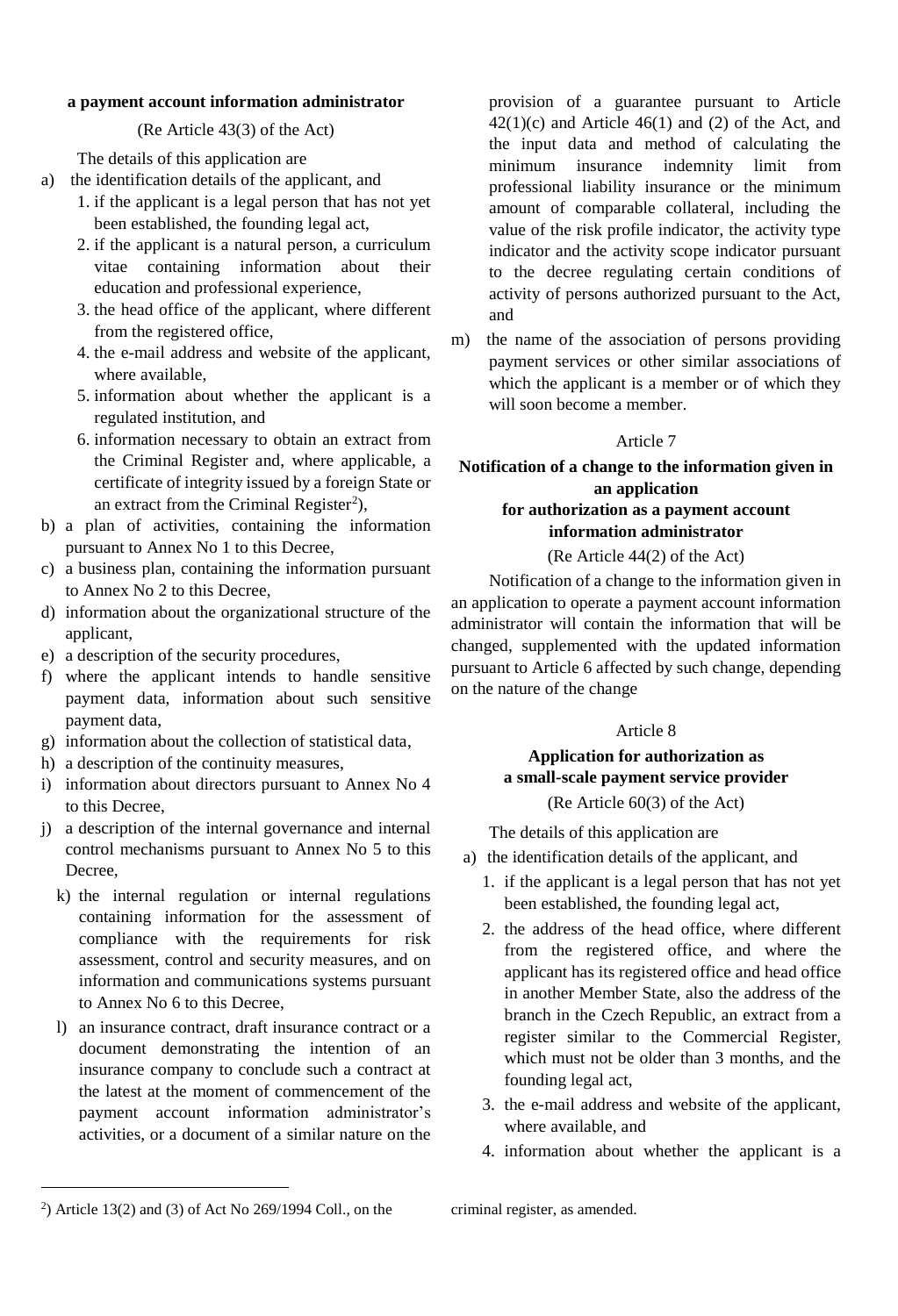regulated institution,

- b) a plan of activities, containing the information pursuant to Annex No 1 to this Decree,
- c) a business plan, containing the information pursuant to Annex No 2 to this Decree,
- d) if the applicant is to be entrusted with funds to conduct payment transactions pursuant to Article 22(1) of the Act, documents and information pursuant to Article 3(f),
- e) if the entrusted funds of users are to be protected by the conclusion of an insurance contract or the provision of comparable collateral pursuant to Article 22(2) of the Act, documents and information pursuant to Article 3(g),
- f) information about the organizational structure of the applicant,
- g) a description of the security procedures,
- h) information about sensitive payment data,
- i) information about the collection of statistical data in the field of security and operating risks,
- j) a description of the continuity measures,
- k) in the case of a natural person, information necessary to obtain an extract from the Criminal Register and, where applicable, a certificate of integrity issued by a foreign State or an extract from the Criminal  $Register<sup>2</sup>$ ),
- l) a statement by the applicant that there is no evidence of any obstacle to the pursuit of the trade pursuant to the legislation governing the conduct of trade license business,
- m) the identification details of persons with qualifying holding in the applicant, the persons who, acting in concert with another person, achieve a qualifying holding in the applicant, and the controlling person and, for each such person, information or documents pursuant to letter (k) and information about the share in the registered capital or of the voting rights expressed as a percentage and an absolute value, or a description of another form of exercise of significant influence over the management of the applicant,
	- n) the identification details of the directors and, for each such person, the data or documents pursuant to letter (k),
	- o) a description of the internal governance and internal control mechanisms pursuant to Annex No 5 to this Decree,
	- p) the internal regulation or internal regulations containing information for the assessment of compliance with the requirements for risk

assessment, control and security measures, and on information and communication systems pursuant to Annex No 6 to this Decree,

- q) documents about the initial capital and documents demonstrating the origin of the applicant's financial resources where the applicant intends, as part of the activities pursuant to Article  $8(1)(b)$  the Act, to provide consumer credit pursuant to the Consumer Credit Act, and
- r) the name of the association of persons providing payment services or other similar associations of which the applicant is a member or of which they will soon become a member.

#### Article 9

# **Notification of a change to the information given in an application for authorization as a small-scale payment service provider**

## (Re Article 61(2) of the Act)

Notification of a change to the information given in an application to operate a small-scale payment service provider will contain the information that will be changed, supplemented with the updated information pursuant to Article 8 affected by such change, depending on the nature of the change.

## Article 10

## **Application to expand the scope of payment services of a small-scale payment service provider**

(Re Article 60(3) and Article 61(2) in conjunction with Article 64 of the Act)

An application by a small-scale payment service provider to expand the scope of payment services will contain the activity that is the subject of the application, supplemented with updated information pursuant to Article 8, which is impacted by the change in the scope of activity.

#### Article 11

## **Application for authorization as an electronic money institution** (Re Article 69(4) of the Act)

The details of this application are

- a) the identification details of the applicant, and
	- 1. if the applicant is a legal person that has not yet been established, the founding legal act,
	- 2. the head office, where different from the registered office, and
	- 3. the e-mail address and website of the applicant,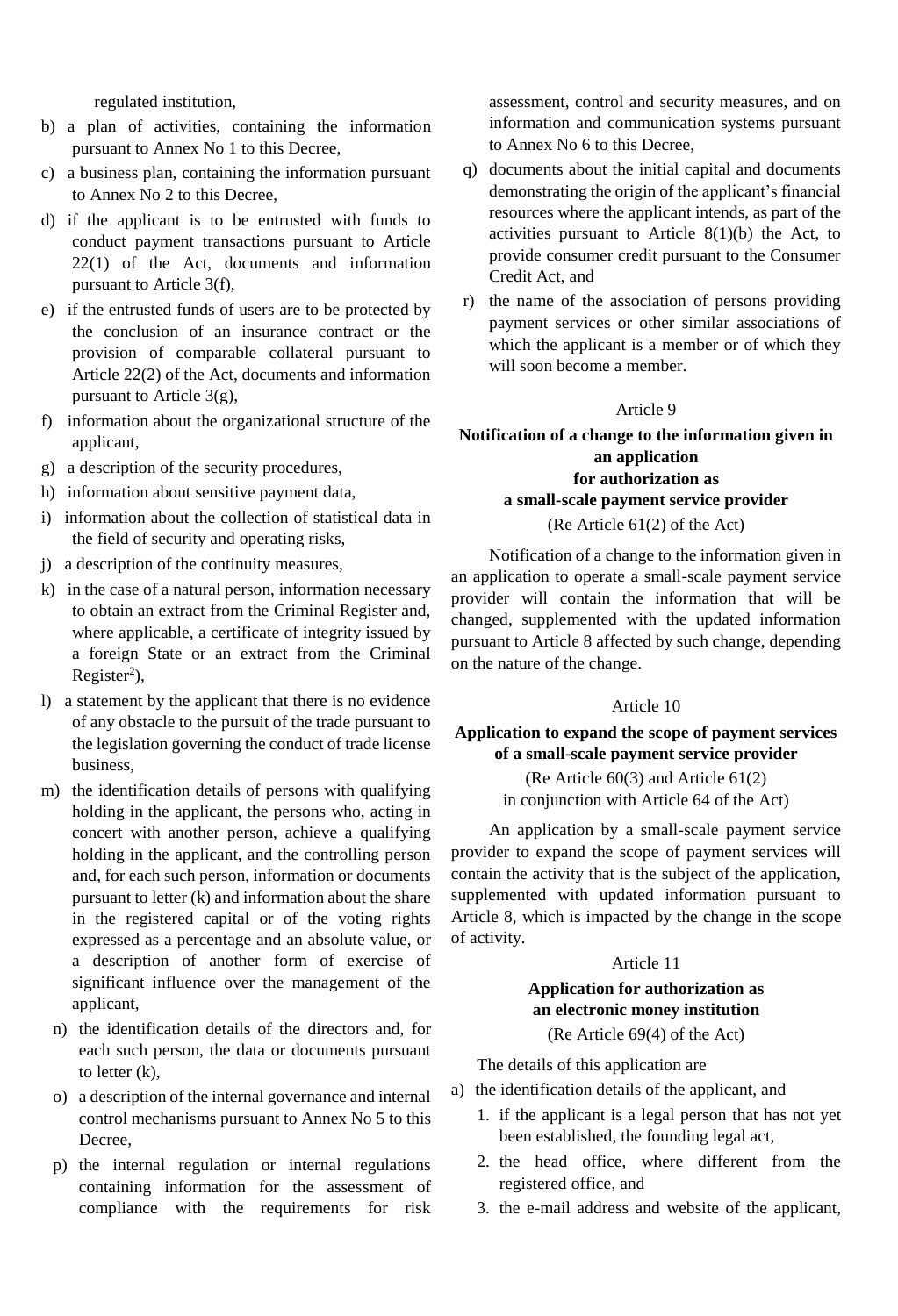where available,

- b) a plan of activities, containing the information pursuant to Annex No 1 to this Decree,
- c) a business plan, containing the information pursuant to Annex No 2 to this Decree,
- d) information about the organizational structure of the applicant,
- e) information about persons having close links,
- f) documents to demonstrate the initial capital containing statements issued by the credit institution for accounts opened pursuant to the accounting schedule with current balances of items constituting initial capital or other similar records showing the initial capital of the applicant; where the applicant is a legal person that has not yet been established, it will submit an account statement demonstrating the existence of the funds intended for the initial capital,
- g) if the applicant is to be entrusted with funds to conduct a payment transaction pursuant to Article 80(1) of the Act, the account contract or draft contract pursuant to Article 80(1)(b) of the Act or other document demonstrating the will of the parties to conclude such a contract and a description of the measures to protect the funds, containing
	- 1. a description how separate recordkeeping is ensured within the meaning of Article 80(1)(a) of the Act,
	- 2. identification of the form of protection of funds pursuant to Article 80(1)(b) of the Act,
	- 3. depending on the chosen form of protection of funds pursuant to point (2), the determination of persons, their functions and job title within the organizational structure of the applicant with access to accounts pursuant to Article 80(1)(b) of the Act, or a description of the investment policy to ensure the liquidity, security and low risk of the selected assets, and
	- 4. a description of the management and reconciliation process to ensure the requirement that the funds of electronic money service users or payment service users are protected from claims by other creditors,
- h) if the entrusted funds of users are to be protected by the conclusion of an insurance contract or the provision of comparable collateral pursuant to Article 80(2) of the Act, the insurance contract or draft insurance contract pursuant to Article 80(3) of the Act or another document demonstrating the will of the parties to conclude such a contract or a proposal for comparable collateral pursuant to

Article 80(4) of the Act, and a description of the measures to protect the funds, containing

- 1. confirmation that the insurance contract or comparable collateral has not been concluded with a person in the same group as the applicant, and
- 2. a description of the process to ensure the requirement that the right of electronic money holders and potentially of payment service users to indemnity from the insurance contract or comparable collateral corresponds to the right to the issue of entrusted funds for the execution of a payment transaction,
- i) a description of the security procedures,
- j) information about sensitive payment data,
- k) a description of the continuity measures,
- l) information about the collection of statistical data,
- m) a description of measures in the fight against money laundering and the financing of terrorism and a guide for measures in the fight against money laundering and the financing of terrorism for the applicant's staff,
- n) information about persons with a qualifying holding in the applicant and persons who, acting in concert with another person, achieve a qualifying holding in the applicant, and the controlling person, including information pursuant to Annex No 3 to this Decree,
- o) information about directors pursuant to Annex No 4 to this Decree,
- p) a description of the internal governance and internal control mechanisms pursuant to Annex No 5 to this Decree,
- q) the internal regulation or internal regulations containing information for the assessment of compliance with the requirements for risk assessment, control and security measures, and on information and communication systems pursuant to Annex No 6 to this Decree,
	- r) identification details of the auditor who carries out or will carry out the statutory audit of the applicant pursuant to the Act on Auditors,
	- s) if the applicant intends to carry out the activities pursuant to Article 75 of the Act, an insurance contract, draft insurance contract or a document demonstrating the intention of an insurance company to conclude such a contract at the latest at the moment of commencement of the electronic money institution's activities, or a document of a similar nature on the provision of a guarantee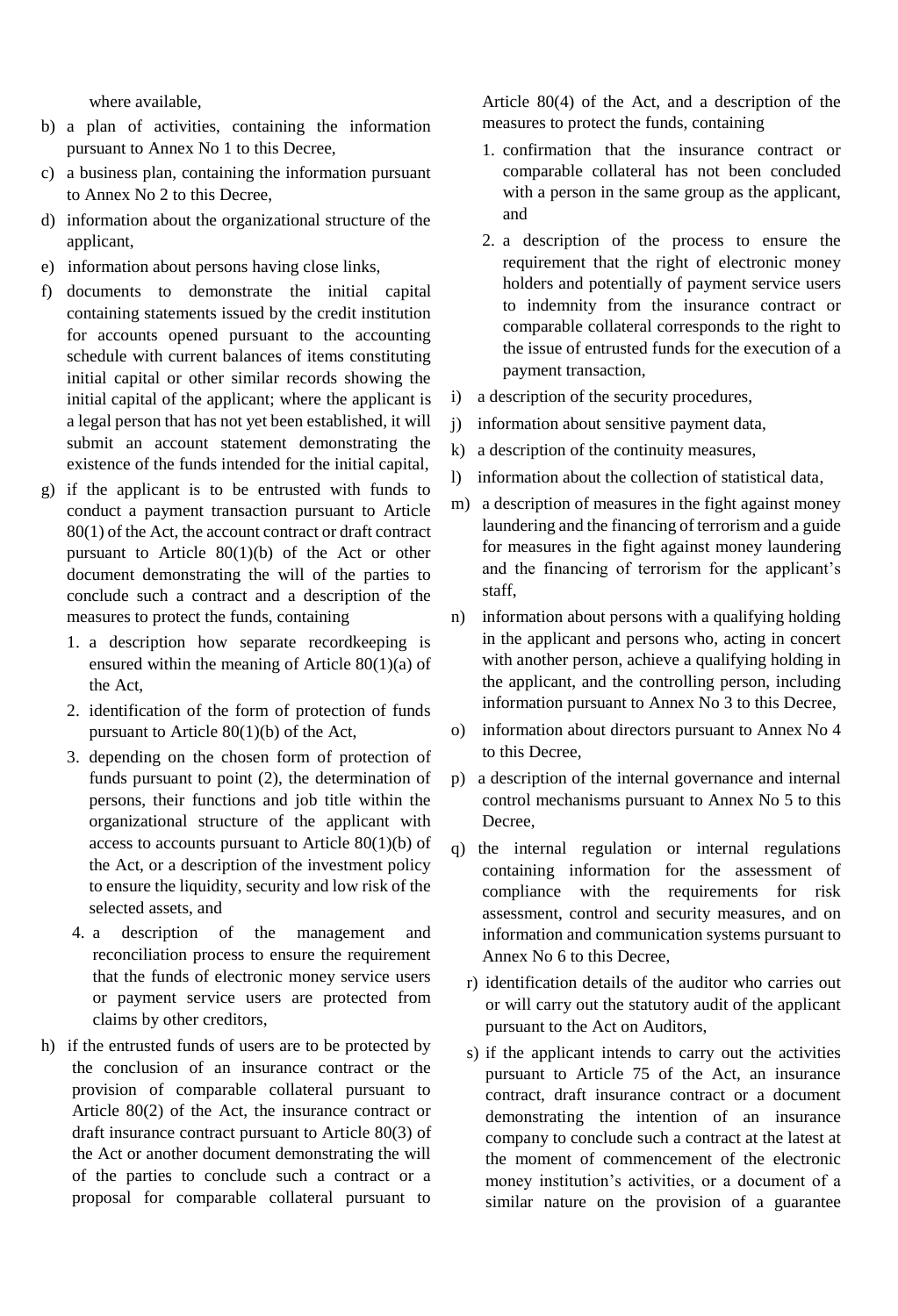pursuant to Article 68(1)(d) and Article 75(1) and (2) of the Act, and the input data and method of calculating the minimum insurance indemnity limit from professional liability insurance or the minimum amount of comparable collateral, including the value of the risk profile indicator, the activity type indicator and the activity scope indicator pursuant to the decree regulating certain conditions of activity of persons authorized pursuant to the law, where the authorization of the electronic money institution should apply to the indirect payment order service or payment account information service, and

t) the name of the association of persons providing payment services or other similar associations of which the applicant is a member or of which they will soon become a member.

#### Article 12

# **Notification of a change to the information given in an application for authorization as an electronic money institution**

(Re Article 70(2) of the Act)

Notification of a change to the information given in an application to operate an electronic money institution will contain the information that will be changed, supplemented with the updated information pursuant to Article 11 affected by such change, depending on the nature of the change.

### Article 13

## **Application to expand the scope of payment services of an electronic money institution**

## (Re Article 69(4) and Article 70(2) in conjunction with Article 73 of the Act)

The details of an application by an electronic money institution to expand the scope of payment services that do not relate to electronic money means an indication of the activity that is the subject of the application, supplemented with updated information pursuant to Article 11.

#### Article 14

## **Application for authorization as a small-scale electronic money issuer**

(Re Article 101(3) of the Act)

The details of this application are

- a) the identification details of the applicant, and
	- 1. if the applicant is a legal person that has not yet been established, the founding legal act,
	- 2. the address of the head office, where different from the registered office, and where the applicant has its registered office and head office in another Member State, also the address of the branch in the Czech Republic, an extract from a register similar to the Commercial Register, which must not be older than 3 months, and the founding legal act,
	- 3. the e-mail address and website of the applicant, where available, and
	- 4. information about whether the applicant is a regulated institution,
	- b) a plan of activities, containing the information pursuant to Annex No 1 to this Decree,
	- c) a business plan, containing the information pursuant to Annex No 2 to this Decree,
	- d) if the applicant is to be entrusted with funds to conduct payment transactions pursuant to Article 80(1) of the Act, a description of measures to protect the funds pursuant to Article 11(j),
	- e) if the entrusted funds of users are to be protected by the conclusion of an insurance contract or the provision of comparable collateral pursuant to Article 80(2) of the Act, a description of measures to protect the funds pursuant to Article 11(h),
	- f) information about the organizational structure of the applicant,
	- g) a description of the security procedures,
	- h) information about sensitive payment data,
	- i) information about the collection of statistical data in the field of security and operating risks,
	- j) a description of the continuity measures,
	- k) in the case of a natural person, information necessary to obtain an extract from the Criminal Register and, where applicable, certificate of integrity issued by a foreign State or an extract from the Criminal Register<sup>2</sup>),
- l) a statement by the applicant that there is no evidence of any obstacle to the pursuit of the trade pursuant to the legislation governing the conduct of trade license business,
- m) the identification details of the persons with qualifying holding in the applicant, the persons who, acting in concert with another person, achieve a qualifying holding in the applicant, and the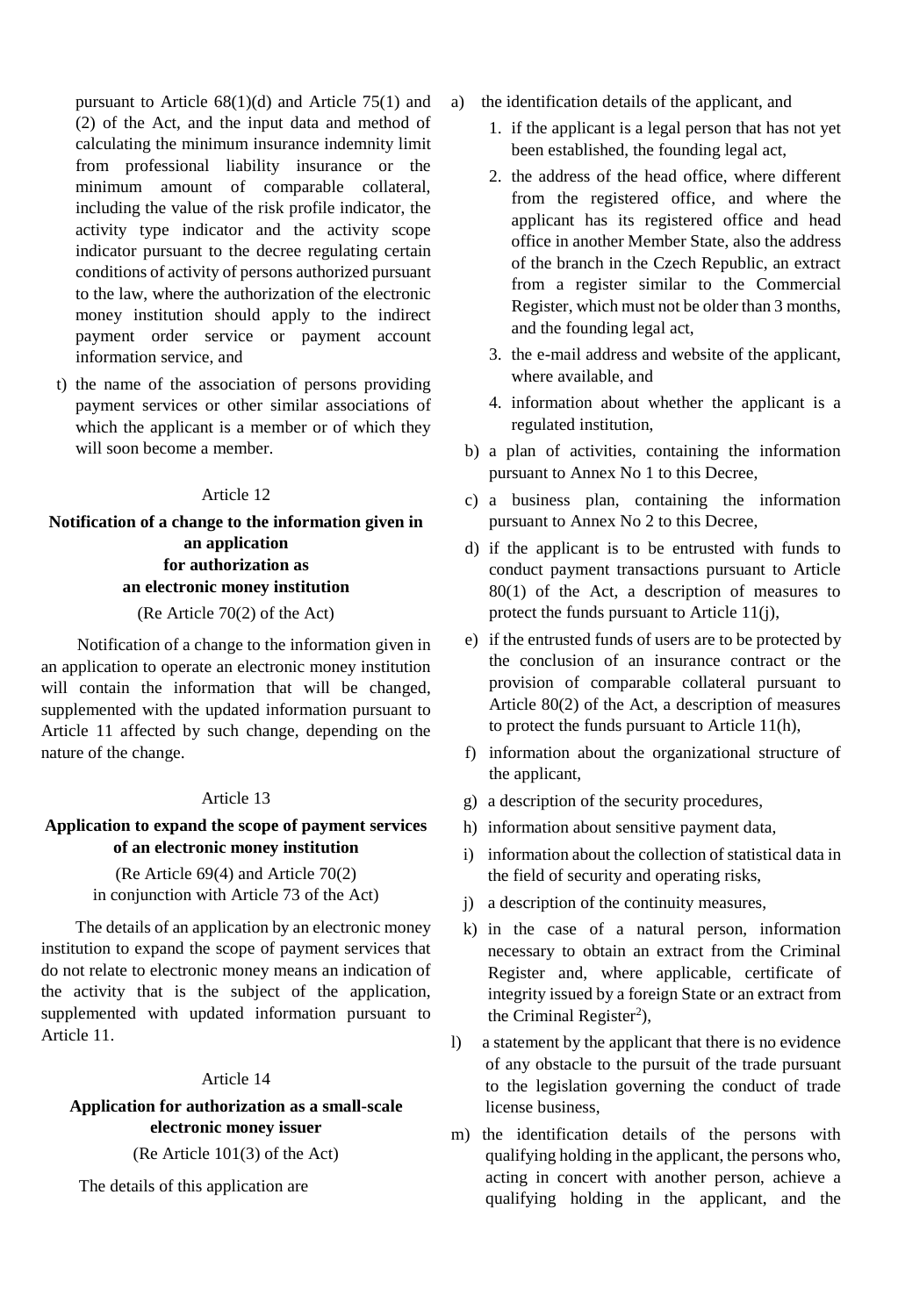controlling person and, for each such person, information or documents pursuant to letter (k) and information about the share in the registered capital or of the voting rights expressed as a percentage and an absolute value, or a description of another form of exercise of significant influence over the management of the applicant,

- n) the identification details of the management staff and, for each such person, the data or documents pursuant to letter (k),
- o) a description of the internal governance and internal control mechanisms pursuant to Annex No 5 to this Decree,
- p) the internal regulation or internal regulations containing information for the assessment of compliance with the requirements for risk assessment, control and security measures, and on information and communication systems pursuant to Annex No 6 to this Decree,
- q) documents about the amount of initial capital and documents demonstrating the origin of the applicant's financial resources where the applicant intends, as part of the activities pursuant to Article  $67(1)(b)$  the Act, to provide consumer credit pursuant to the Consumer Credit Act, and
	- r) the name of the association of persons providing payment services or other similar associations of which the applicant is a member or of which they will soon become a member.

## Article 15

## **Notification of a change to the information given in an application for authorization as a small-scale electronic money issuer**

#### (Re Article 102(2) of the Act)

Notification of a change to the information given in an application to operate a small-scale electronic money issuer will contain the information that will be changed, supplemented with the updated information pursuant to Article 14 affected by such change, depending on the nature of the change.

#### Article 16

## **Application to expand the scope of payment services of a small-scale electronic money issuer**

(Re Article 101(3) and Article 102(2) in conjunction with Article 105 of the Act)

The details of an application to expand the scope of

payment services that do not relate to electronic money means an indication of the activity that is the subject of the application for expansion, supplemented with updated information pursuant to Article 14, which are impacted by the change in the scope of activity.

## Article 17

# **Notification of an intention to acquire or increase a qualifying holding in a payment institution, or electronic money institution, or to control it**

(Re Article 18(6) and Article 76(6) of the Act)

(1) A notification by the applicant of the intention to acquire or increase a qualifying holding by reaching or exceeding 20%, 30% or 50% in a payment institution or electronic money institution, or to take control of these persons, will include

- a) identification details about the person in whom the qualifying holding is to be acquired or increased, or that should be controlled,
- b) information about the existing, newly acquired and resulting share of the person that intends to acquire or increase the qualifying holding in the person pursuant to letter (a), or to control it, in the registered capital or the voting rights expressed as a percentage and as an absolute value, including whether the holding is acquired directly or indirectly; in the case of an indirect share, an indication of the person through whom the share is acquired,
- c) a description of the structure of the group of which the person pursuant to letter (a) is a part, indicating the persons who, within the group, fall within the scope of supervision on a consolidated basis,
- d) the identification details of the applicant,
- e) the strategic plan for involvement, which is a set of documents that include
	- 1. the period for which a qualifying holding is to be held or for which the payment institution or electronic money institution is to be controlled,
	- 2. anticipated changes in the size of the qualifying holding in the short and long term,
	- 3. the expected level and method of involvement in the management of the payment institution or electronic money institution,
	- 4. the expected support of the payment institution or electronic money institution through its own resources, where this is necessary to develop activities or to address a worsened financial situation,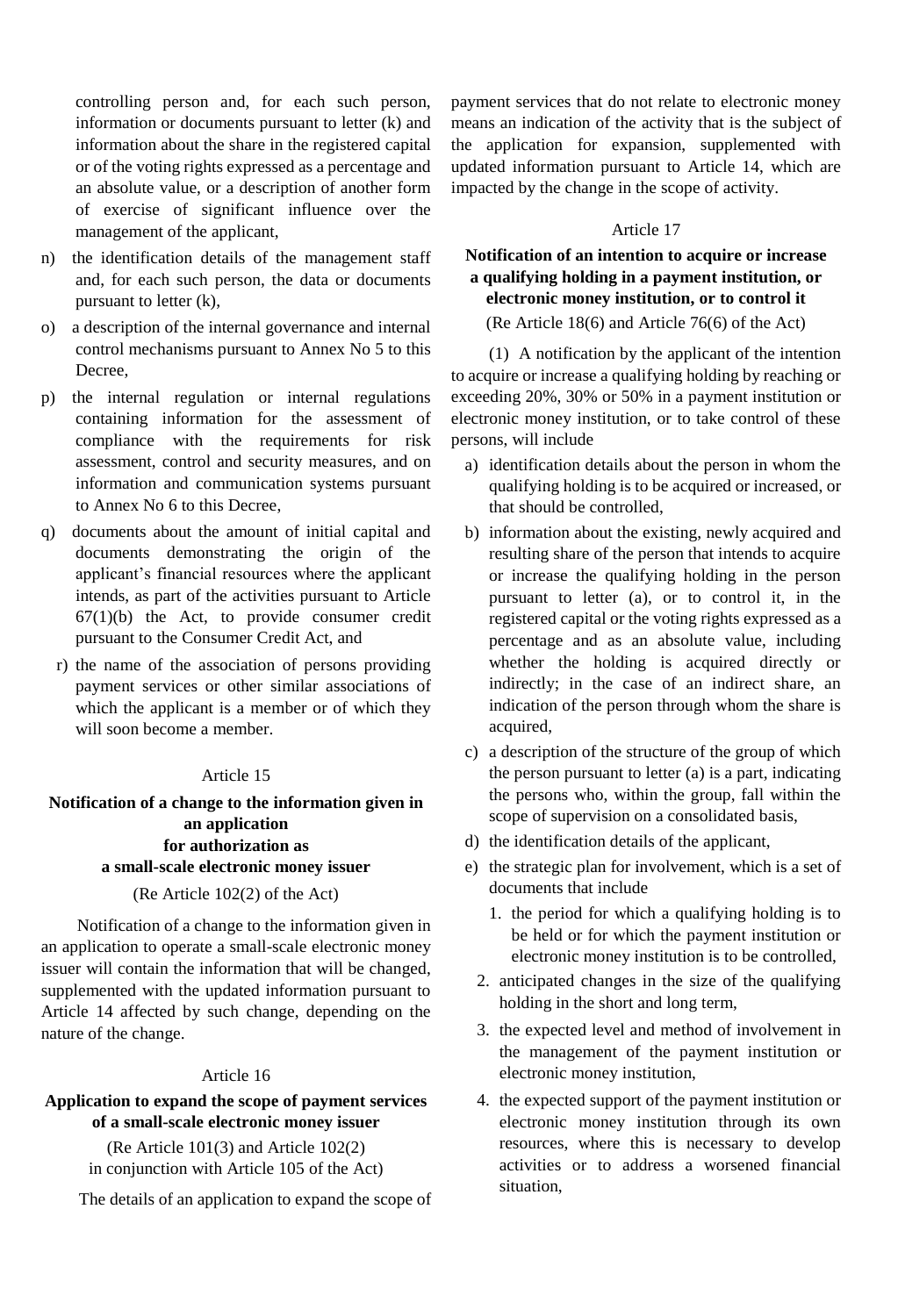- 5. information about whether an agreement has been or should be concluded on the promotion of common shares with another partner of the payment institution or electronic money institution, and
- 6. anticipated changes in the activities of the payment institution or electronic money institution in the short and long term, in the method of financing further development, in the dividend distribution policy, in the method of distributing funds and the loss settlement policy, as well as the anticipated changes in the management and control system, in the strategic development and staffing with directors; the strategic plan for involvement will include this information only where the qualifying holding should exceed a 20% share of the registered capital or voting rights of the payment institution or electronic money institution,
- f) information for assessing the trustworthiness of the applicant,
- g) if the applicant is a natural person, a curriculum vitae containing information about professional experience and education,
- h) an extract from the Commercial Register or other similar register of entrepreneurs, not over 3 months old, where the applicant is a legal person or natural person engaged in business,
- i) a statement by the applicant as to whether
	- 1. they hold or will acquire a share constituting a qualifying holding in their own name and on their own account,
	- 2. they exercise or will exercise voting rights in the person to whom the qualifying holding relates for the benefit of a third party,
	- 3. they have transferred or intend to transfer, based on a concluded contract or other arrangement, such voting rights to another person,
	- 4. there exists, or should exist in the future, a fact based on which they are or will become a controlled person,
	- 5. they are acting or will act in concert with another person to whom the exercise of voting rights in the person to whom the qualifying holding relates has been transferred, or who exercises or intends to exercise significant influence over the management of such person, and
	- 6. they have debts exceeding 5% of their registered capital or assets; this applies mutatis mutandis for

sureties, guarantees and other liabilities from which such debts may arise,

- j) an overview of the legal persons regarding which the applicant is a controlling person or a person exerting a significant influence on the management of such legal person, and for each of these legal persons identification details, its subject of activity, and data on the amount of the share, or a description of another form of exercise of significant influence on the management of this legal person, and an overview of the functions performed in elected bodies and functions to which the applicant has been appointed or otherwise designated, in other legal persons, over the last 10 years, and for each of these legal persons identification details, subject of activity and designation of the function performed by the applicant and the period of its performance in this legal person,
- k) a description of the financial and personnel relations of the applicant and persons close to them to the person pursuant to letter (a) and, where applicable, to the members of the group to which that person belongs, to the directors of that person, to the other partners or members of that person, and to the legal person that controls that person,
- l) the applicant's financial statements and other documents demonstrating the origin of the funds to cover the acquisition or increase of a qualifying holding, which include details of the use of private financial resources, access to financial markets, the applicant's financial agreement with a person other than the applicant's partner, and the use of borrowed funds and data on loans granted,
- m) the supervisory authority supervising regulated institutions in the State of the registered office of the applicant, where it is a regulated institution, and any assessment of trustworthiness carried out by that authority and the outcome of such assessment,
- n) if the applicant is a legal person, the identification details of the 10 largest members by share of voting rights, or of all the members where the legal person has fewer than 10 of them, and the percentage of their share in the voting rights where they have not already been indicated pursuant to letter (j),
- o) an analysis of whether the given qualifying holding will affect the applicant's ability to provide timely and accurate information to the competent authorities, including whether this is because of the given person's close links with the applicant,
- p) information about persons with close links that make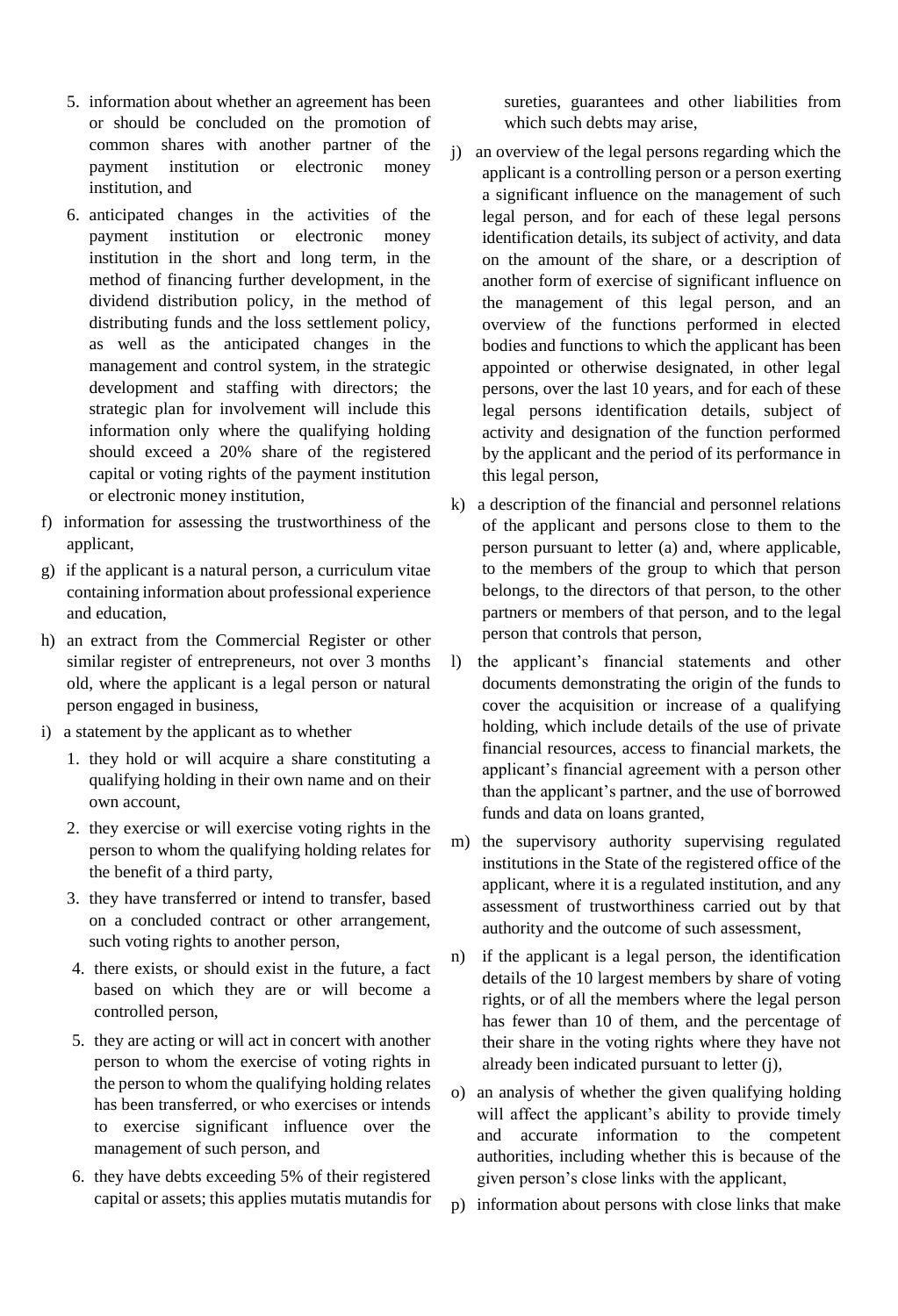up a group of which the person pursuant to letter (a) should become part after the acquisition or increase in the qualifying holding by the applicant; where a person with close links is a person with registered office in a State that is not a Member State, also an analysis of whether the legislation of that State and the method of its application, including the enforceability of the law, prevents effective supervision over a payment institution or electronic money institution,

- q) links to politically exposed persons,
- r) if the applicant is a legal person, a list of directors and for each director the data pursuant to Annex No 4 to this Decree,
- s) where the applicant is a legal person having its registered office in another Member State, the founding documents or a summary explanation of the main legal features of the legal form,
- t) if the applicant has its registered office in a State that is not a Member State,
	- 1. basic information regarding the regulatory system in the State of the registered office of the applicant to which it is subject, and information about whether and to what extent regulation for the prevention of money laundering and the financing of terrorism is in accordance with the recommendations of the Financial Action Task Force, and
	- 2. the opinion of the competent authority supervising the applicant, where the applicant is a person with a subject of business similar to that of a regulated institution, on the applicant's intention to invest in the activities of the person pursuant to letter (a) in the Czech Republic and on the possible exchange of information necessary for the supervision of that person, and
- u) where a qualifying holding is to be acquired by an entity without legal personality, the identity of the persons managing the assets and of the beneficiaries or subscribers, and the founding and management documents for the entity, including its investment policy.

(2) An applicant that is a regulated institution may, in order to assess trustworthiness pursuant to paragraph 1(f) and pursuant to letter (b) of Annex No 4 to this Decree, submit confirmation to the supervisory authority supervising the regulated institution that it is a person subject to its supervision whose trustworthiness has been verified by that authority and that it has no current knowledge indicating its untrustworthiness.

(3) If, in connection with the acquisition or increase of a qualifying holding in a payment institution or an electronic money institution, or its control, a change to the management of the payment institution or electronic money institution occurs, the notification will also include the data pursuant to Annex No 4 to this Decree for each proposed director, and

- a) information as to whether there will be a change in the number of directors or the replacement of an existing director; where there will be a change in the number of directors, information as to whether and to what scope the proposed change is associated with a change in powers and responsibilities; where there will be the replacement of an existing director, also an indication of the director being replaced, and
- b) the updated organizational structure, where it is changed in relation to a change in the number of directors or a change in powers and responsibilities.

## Article 18

## **Notification of the intention to forfeit or reduce a qualifying holding in a payment institution or an electronic money institution or the intention to cease controlling such institution**

(Re Article 18(6) and Article 76(6) of the Act)

The details of a notification of an intention to give up or reduce a qualifying holding in a payment institution or an electronic money institution, or an intention to cease controlling such institution will include

- a) the identification details of the person regarding which the qualifying holding is to be given up or reduced, or that should no longer be controlled,
- b) an indication of the existing and resulting share in the registered capital or voting rights expressed as a percentage and an absolute value,
- c) the identification details of the person to whom the share is to be transferred, where this information is known, and
- d) the date on which the giving up or reduction of a qualifying holding is to take place or on which they will cease to control a payment institution or electronic money institution, where that information is known at the time of the notification.

## Article 19

**Notification of an authorized agent of a payment institution or electronic money institution**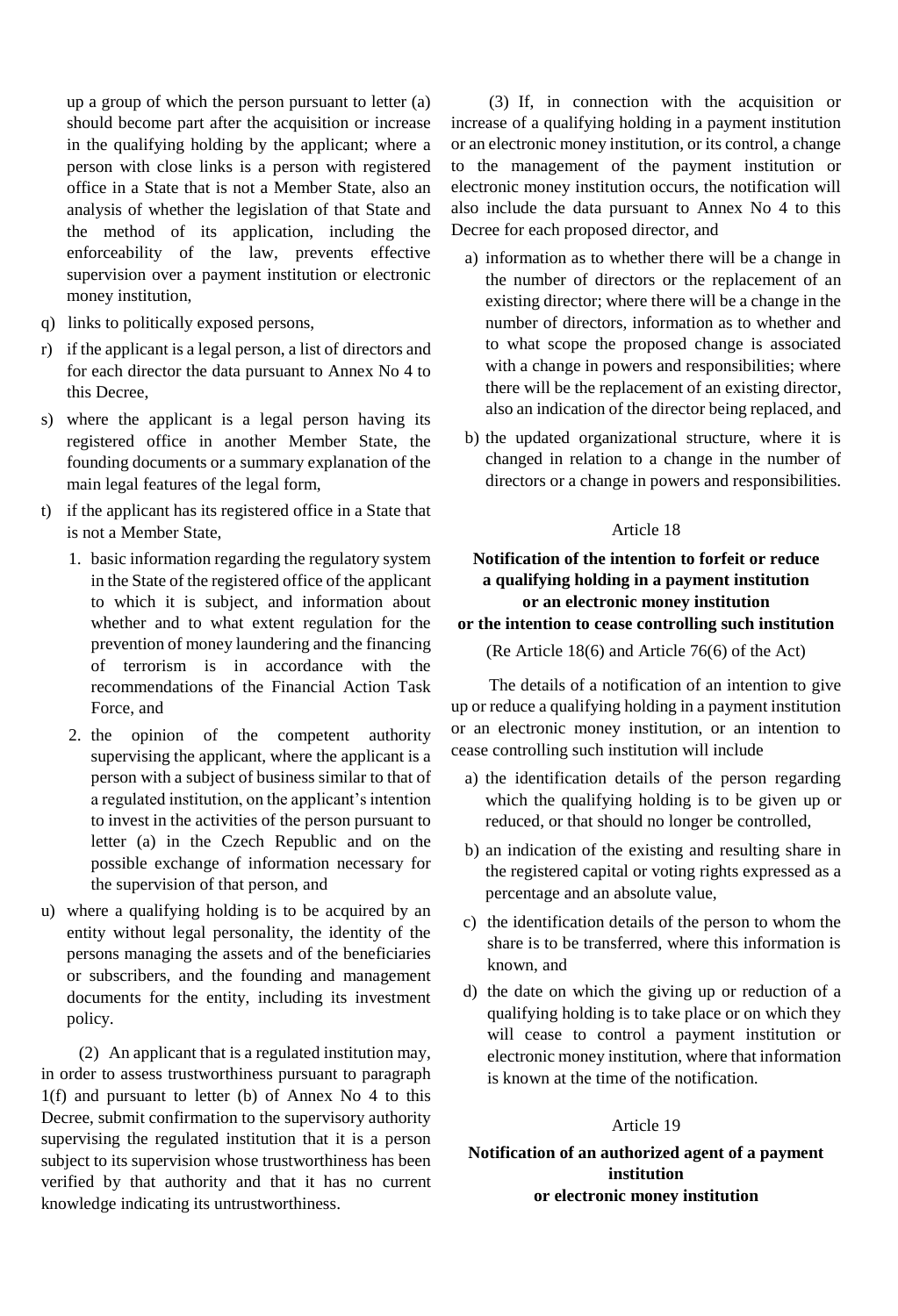## **and notification of a change to the information given in a notification of an authorized agent**

# (Re Article 27(4), Article 28(3), Article 86(4) and Article 87(3) of the Act)

(1) The details of a notification of an authorized agent of a payment institution or electronic money institution will be

- a) the identification details of the authorized agent and of each director of the authorized agent,
- b) the payment services or electronic money services to be provided by the authorized agent for the payment institution or electronic money institution, and
- c) a declaration by the payment institution or electronic money institution that
	- 1. the internal control mechanisms of the authorized agent are appropriate from the perspective of compliance with the obligations related to measures aimed at preventing money laundering and the financing of terrorism, and
	- 2. the authorized agent, where a natural person, and the director of the authorized agent pursuant to letter (a), are persons who are trustworthy, professionally competent and have sufficient experience with regard to the sound and prudent provision of payment services.

(2) The details of a notification of a change to the information indicated in the notification of an authorized agent of a payment institution or electronic money institution will be

- a) a specification of the change to the information about the authorized agent, containing the existing information entered in the relevant list kept by the Czech National Bank and the information should be entered in the list, unless the information should be deleted without replacement, and
- b) the change in the scope of the activities that the authorized agent is to provide for the notifier, where there is to be a change in the scope of activities.

# Article 20

# **Notification of a payment institution or electronic money institution on the intention to entrust the performance**

# **of certain operating activities to another person**

(Re Article 29(4) and Article 88(4) of the Act)

The details of a notification of a payment institution or electronic money institution regarding the intention to

entrust to another person the performance of some operating activities relating to the provision of payment services or the issuing and electronic money means the information pursuant to Article  $2(f)(2)$  to  $(5)$  and pursuant to letter (f) of Annex No 5 to this Decree, and

- a) the decision to entrust the performance of certain operating activities to such other person,
- b) a description of the operating activities to be entrusted and, where applicable, the scope of those operating activities; where the performance of a significant operating activity is to be entrusted, also the expected impacts on the functioning of internal governance and internal control, the possibility of exercising supervision and the identification of persons directly responsible for the management and control of operating activities entrusted to another person and their inclusion in the applicant's organizational structure,
- c) a description of the modified internal governance and internal control framework incorporating changes related to the entrusting of the performance of operating activities to another person, and
- d) a description of the changes in the organizational structures of the payment institution or electronic money institution related to the staffing, technical and organizational performance of activities following the entrusting of the performance of operating activities to another person.

# Article 21

# **Application or notification related to the performance of activities in a host Member State**

(Re Article 33(5), Article 34(2), Article 38(2), Article 51(4), Article 52(2), Article 55(2), Article 92(5), Article 93(2) and Article 96(2) of the Act)

(1) Details of an application or notification of a payment institution, electronic money institution, or payment account information administrator about the provision of payment services in a host Member State will be

- a) the method of provision of the payment services or electronic money services in the host Member State, depending on whether payment services in the host Member State are to be provided through a branch, through an authorized agent, or otherwise than through a branch or an authorized agent,
- b) the host Member State,
- c) a list of the payment services or electronic money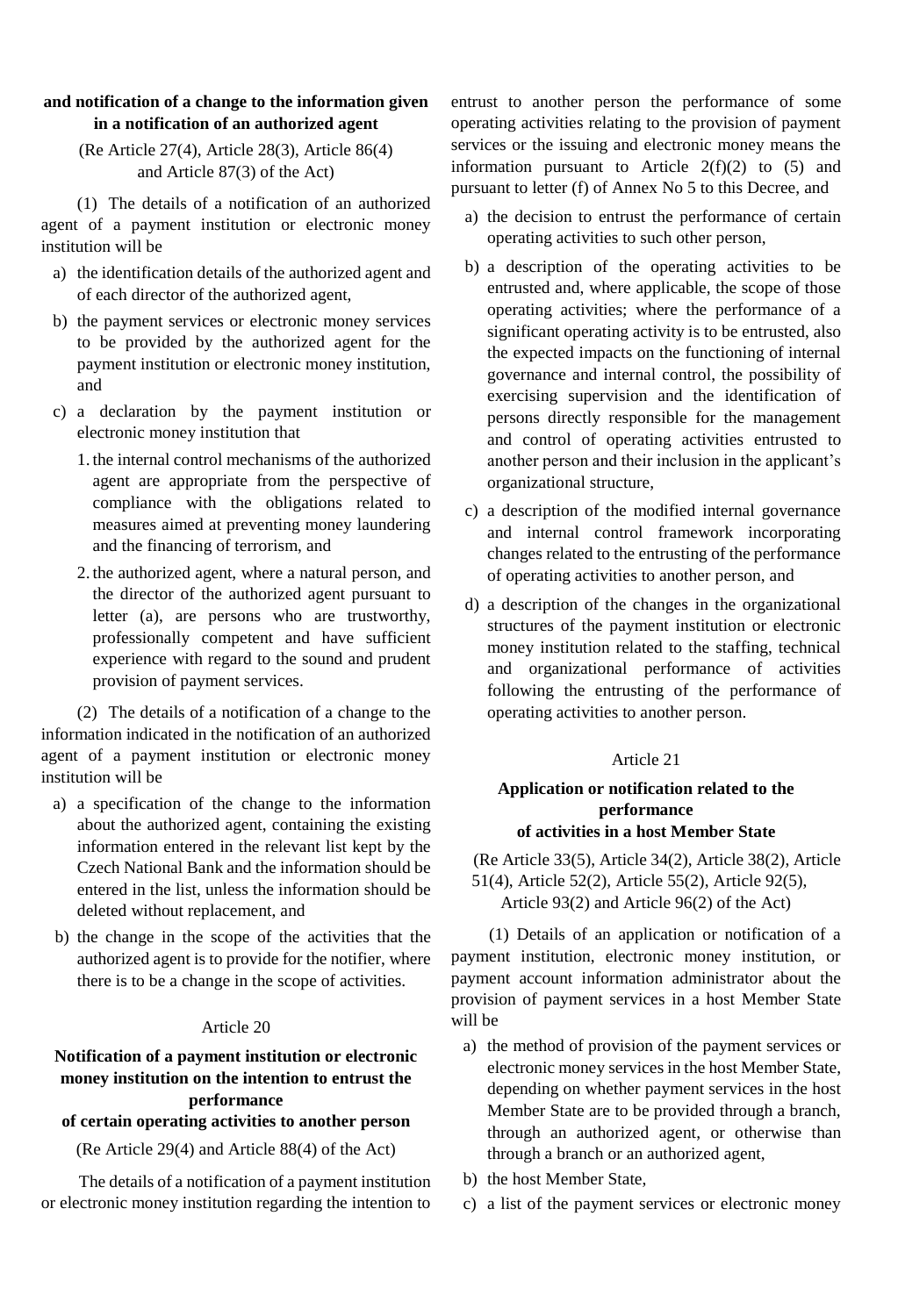services to be provided in the host Member State, and

d) information relating to the execution of the payment services or electronic money services in the host Member State to the scope of the information provided to the host Member State supervisory authority as set out in the annexes of directly applicable European Union legislation relating to cooperation and the exchange of information between competent authorities in relation to the exercise of the right to freedom of establishment and freedom to provide services<sup>3</sup>).

(2) Notification of a change to the information specified in an application or notification pursuant to paragraph (1) will include the data and documents pursuant to paragraph  $(1)(a)$  to  $(d)$ , which are subject to the change.

#### Article 22

## **Formats of applications and notifications**

Applications and notifications will be submitted in a data format commonly used in electronic communications and that does not enable any change in content.

#### Article 23

#### **Common provisions**

(1) Where the nature of the matter excludes the submission of data or a document relating to an application or notification required by this Decree, and unless it is sufficiently clear from the application or notification, the applicant or notifier shall justify failure to submit the data or document in a separate annex to the application or notification and, where possible, shall provide evidence of this justification.

(2) If the foreign State does not issue a certificate of integrity, confirmation of the given person's integrity, certified by a court, an authority so authorized, or a notary of the relevant foreign State will form an annex to the application or notification.

(3) A certificate of integrity issued by a foreign State may be replaced, pursuant to the conditions laid down by the law governing the Criminal Register<sup>2)</sup>, by an extract from the Criminal Register together with an annex

l

containing the information entered in the criminal records of this foreign State.

(4) If the applicant does not, in their application, demonstrate compliance with some conditions for the granting of authorization due to the preferential use of an international treaty that is part of the Czech legal order, they shall indicate this international treaty and its provisions they are invoking.

(5) The applicant does not have to submit the data or documents required by this Decree where their current versions are publicly available in the public administration information systems or where the Czech National Bank has their current versions available. The applicant shall provide justification for not submitting them.

(6) Where the Decree requires a description, the applicant may, instead of a description, obtain and submit the relevant part of the internal regulation, where it is already available.

(7) The applicant shall inform the Czech National Bank of the name of the contact person responsible for the given proceedings before the Czech National Bank, and their contact details where this person is different from the applicant.

#### Article 24

#### **Cancellation provisions**

Decree No 1/2018 Coll., on applications and notifications for the performance of activities pursuant to the Payment System Act, is repealed.

<sup>3</sup> ) Commission Delegated Regulation (EU) 2017/2055 of 23 June 2017 supplementing Directive (EU) 2015/2366 of the European Parliament and of the Council with regard to regulatory technical standards for the cooperation and

exchange of information between competent authorities relating to the exercise of the right of establishment and the freedom to provide services of payment institutions.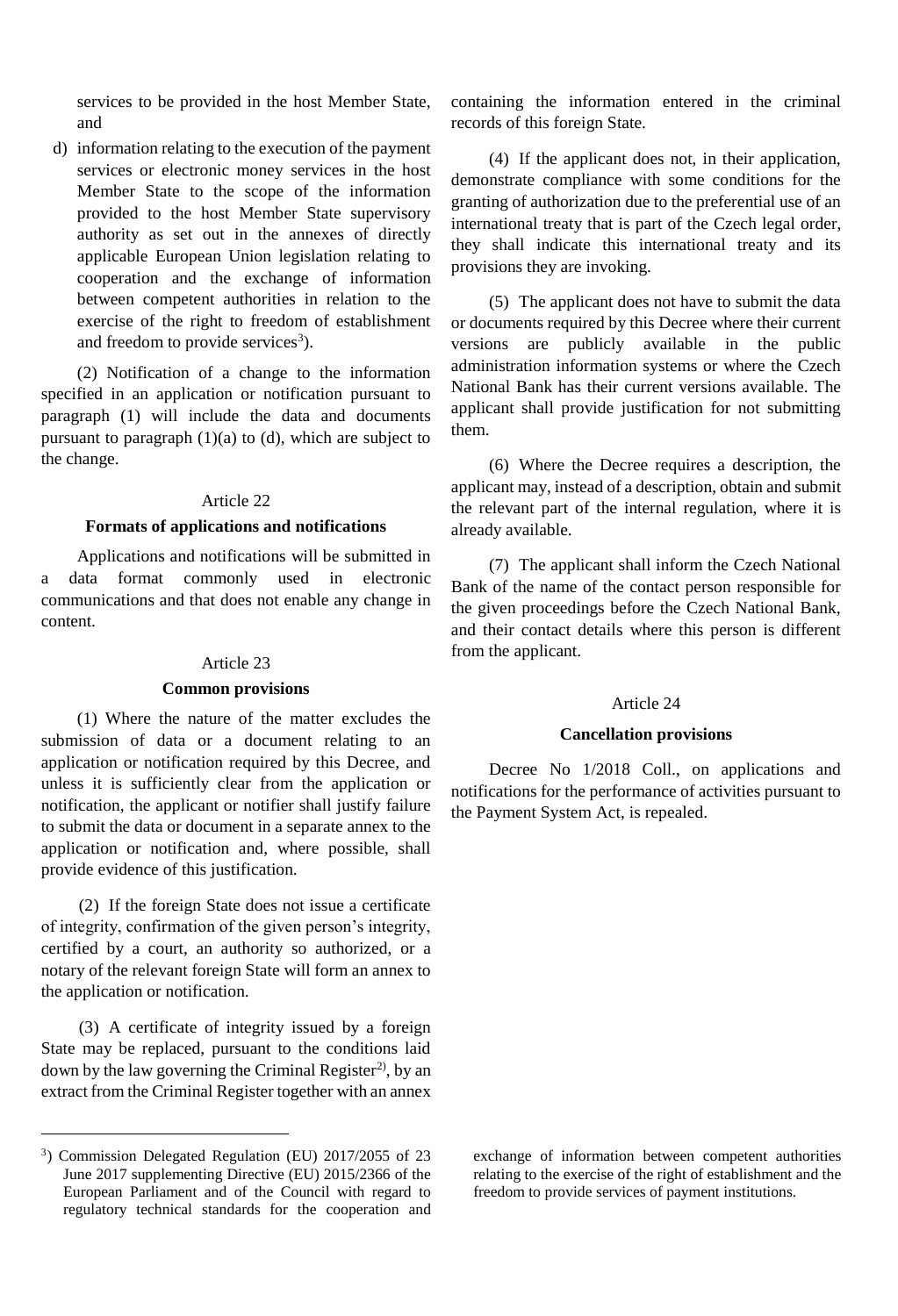# Article 25

# **Effect**

This Decree will come into effect on 1 July 2022.

Governor:

**Rusnok**, per pro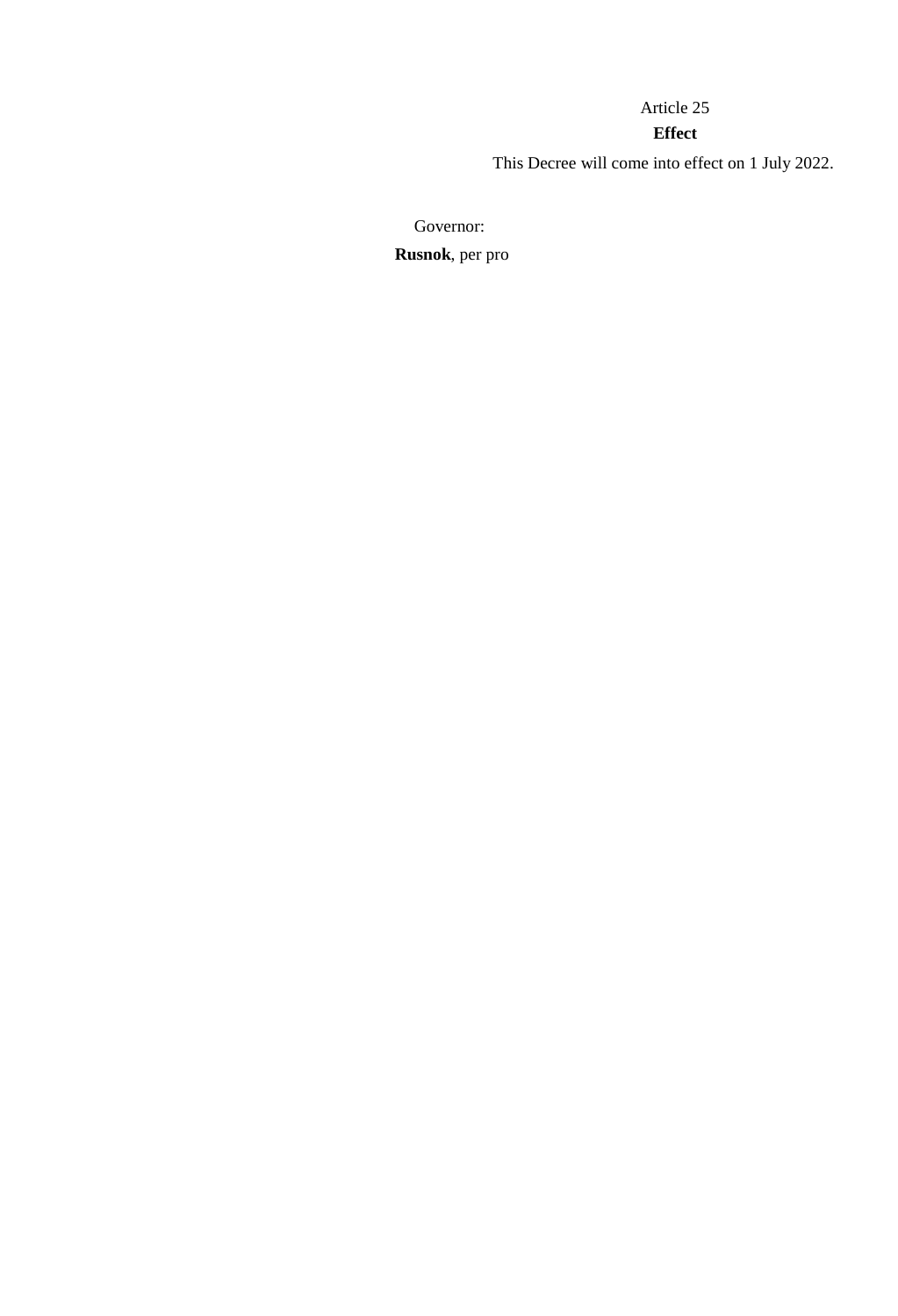# **Plan of activities**

The plan of activities of a payment institution, payment account information administrator and electronic money institution, small-scale payment service provider, or small-scale electronic money issuer will include at least

- a) a description of the planned services that the applicant intends to provide, determination of what service pursuant to Article 3(1)and (2), Article 8(1), Article 58(1), Article 67(1) or Article 99(1) of the Act is involved, and the justification for this determination; in the case of an applicant for authorization to operate an electronic money institution or a small-scale electronic money issuer, this means an indication of which payment services will relate to electronic money and which will not,
- b) a detailed description of the performance of each service and activity, including a description of the parties involved, the terms and conditions of the services, the draft contracts between the parties involved in the process of providing payment services or electronic money services and, where applicable, contracts with payment card schemes and, for each payment service or electronic money service provided, also
	- 1. an annotated graphical representation of the process of providing the service, indicating all the parties involved in the process of providing payment services or issuing electronic money,
	- 2. a chart showing the flow of funds and the determination of the moment of receipt of a payment order, where the applicant does not intend to provide only the indirect payment order service,
	- 3. the procedures and time limits for processing, and
	- 4. the procedures and time limits for the settlement of payment transactions, where the applicant does not intend to provide only the indirect payment order service,
- c) an indication of whether users' funds will be entrusted to the applicant,
- d) the design or designs of service contracts pursuant to Article 127 and Article 193 of the Act, and a description of how the information obligation towards users and holders will be performed,
- e) the estimated number of establishments at which the applicant intends to provide the given services or perform activities related to the provision of those services or the issuance of electronic money,
- f) a description of supplementary services pursuant to Article  $8(1)(b)$  and  $(c)$  and Article  $67(1)(d)$  and (e) of the Act,
- g) a declaration as to whether the applicant intends to provide loans and, where so, an indication of the maximum amount of credit,
- h) a declaration as to whether the applicant intends to provide services abroad and, where so, an indication of the scope of activities provided in the Czech Republic and abroad, and
- i) a declaration as to whether the applicant intends to carry out other business activities in the first 3 accounting periods and, where so, a description of these activities, including their planned scope and a description of their possible impact on the provision of payment services or the issuance of electronic money.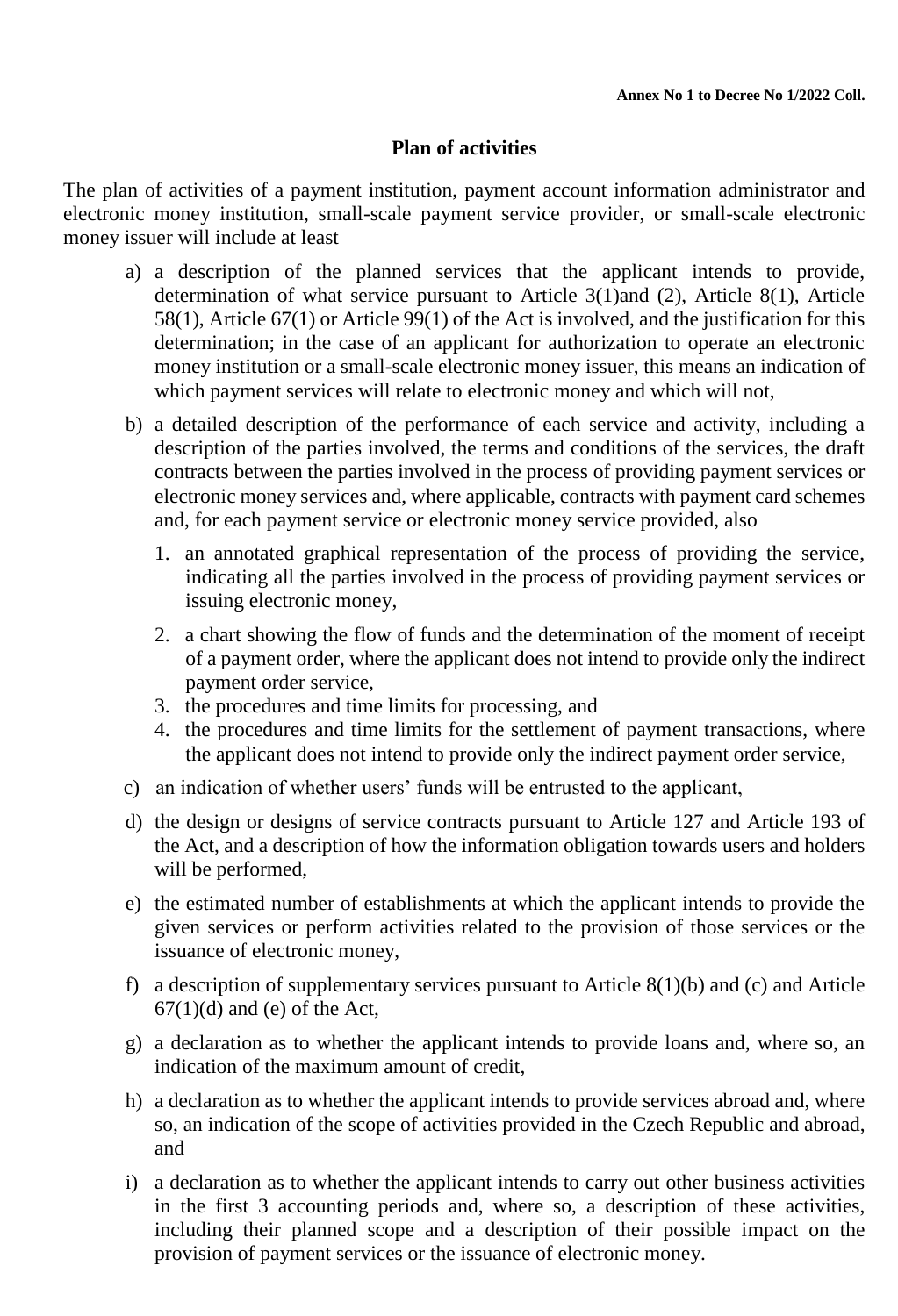# **Business plan**

The business plan will include

- a) a marketing plan including an analysis of the applicant's competitive position in the relevant segment of the payment services market or the electronic money market, and a description of the target group of users, promotional materials, distribution channels and geographical areas of activity,
- b) the financial statements,
- c) a financial plan for the first 3 accounting periods, which includes
	- 1. the balance sheet and the profit and loss account, or the statement of the final profit/loss structured according to the financial statements, based on the prediction of both the baseline and stress scenarios, and the basic assumptions on which those predictions are based, such as at least data on the expected volume of payment transactions and the value of payment transactions related and not related to electronic money, the expected number of service users and electronic money holders. and the number of client accounts, price formation, the expected average payment transaction amount and the expected profitability growth expressed as the ratio of the profit/loss after tax to the sum of assets and the ratio of the profit/loss after tax to equity,
	- 2. an explanation of the main income and expenditure, liabilities and fixed assets, and
	- 3. a scheme showing the flow of funds during an executed payment transaction,
- d) in the case of a payment institution, electronic money institution, small-scale payment service provider or small-scale electronic money issuer pursuant to Article 59(3) and Article 100(3) of the Act, the amount and composition of the initial capital, the amount and composition of capital according to the decree governing certain conditions of the performance of the activities of persons authorized pursuant to the Act,
- e) in the case of a payment institution or electronic money institution, the minimum capital requirement pursuant to the decree governing certain conditions of the performance of the activities of persons authorized pursuant to the Act, and a proposal for the approach to be applied by the payment institution or electronic money institution when calculating capital adequacy, and the justification for the selection of the proposed approach, and the capital adequacy calculations, including the data used, according to all approaches in the structure according to the capital report of the payment institution or electronic money institution regulated by the decree on the information obligations of certain persons pursuant to the Act,
- f) in the case of a small-scale payment service provider or small-scale electronic money issuer, an assessment of compliance with the limits pursuant to Article 58(2) and Article 99(2) and (3) of the Act by these persons and their authorized agents for the first 12 months of operation of the requested activities broken down by person and by month,
- g) in the case of a small-scale payment service provider or small-scale electronic money issuer, details of the controlling person and all persons in the group that are small-scale payment service providers or small-scale electronic money issuers providing payment services or issuing electronic money, and indicating the value of payment transactions pursuant to Article 58(2) and Article 99(2) and (3) of the Act provided by these persons and their authorized agents for the last 3 years, broken down by person and by month, and
- h) a description of the measures to prevent the exceeding of the limits pursuant to Article 58(2) and Article 99(2) and (3) of the Act.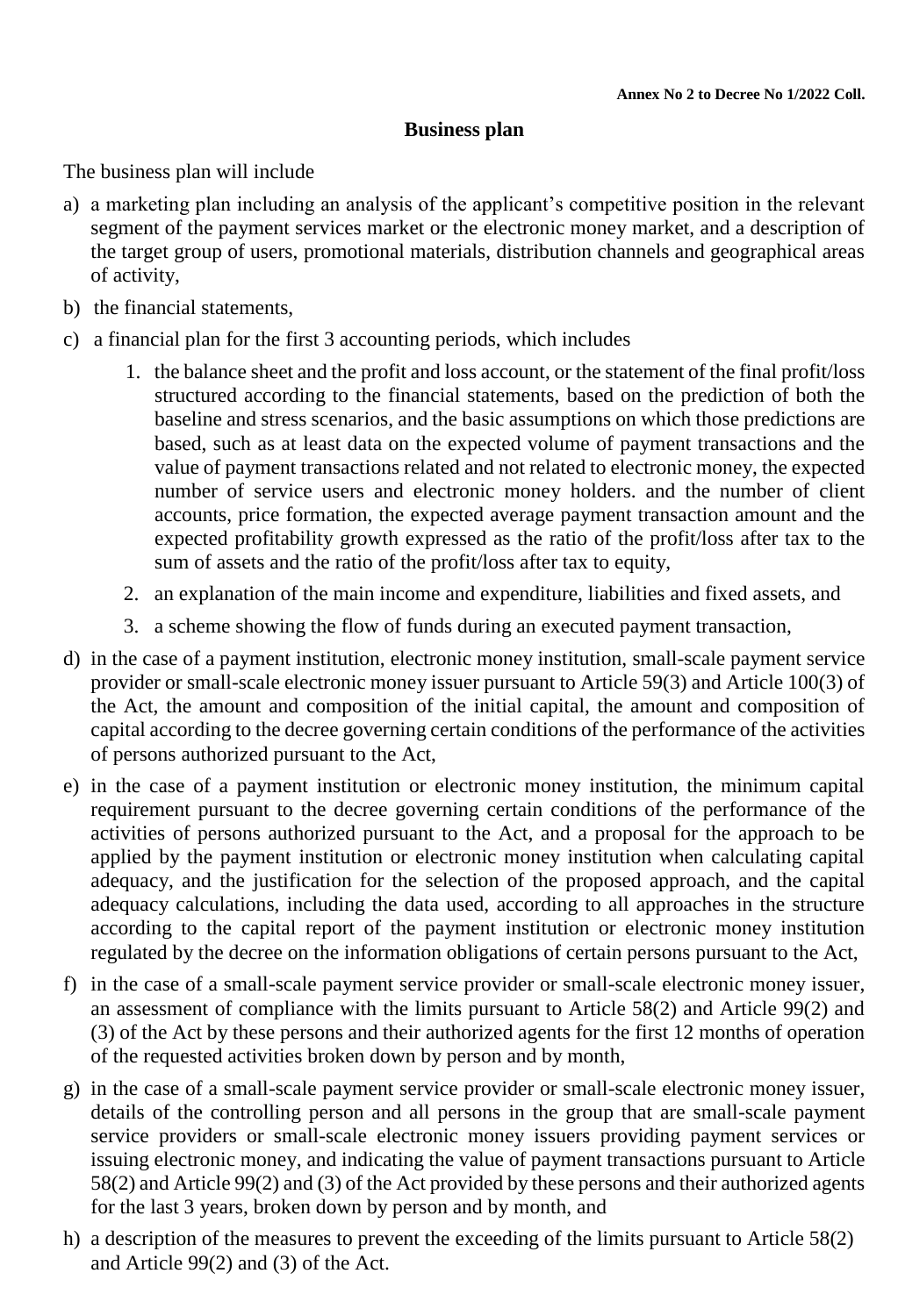# **Information about a person with a qualifying holding**

Information about persons with qualifying holdings in the applicant and persons who, acting in concert with another person, achieve qualifying holdings in the applicant, and about the controlling person, means

- a) a graphical representation of the relations between persons with qualifying holdings; in the case of persons acting in concert, also the fact on the basis of which the concerted action takes place and, where the applicant is controlled, a description of the fact on the basis of which a person becomes the person controlling the applicant,
- b) a description of the structure of the group of which the applicant will be a part,
- c) a diagram showing the structure of the applicant's members, indicating the persons considered as persons with qualifying holdings, and the justification for those qualifying holdings,
- d) for each of these persons
	- 1. identification details,
	- 2. information about the amount of the share in the registered capital or the voting rights expressed as a percentage and an absolute value (hereinafter the "information about the share") or a description of any other form of exercise of significant influence over the applicant, including an indication of whether the share is acquired directly or indirectly; in the case of an indirect share, an indication of the person through whom the holding is acquired,
	- 3. the strategic plan for involvement pursuant to Article 19(1)(e) unless it is a qualifying holding in a small-scale payment service provider or a small-scale electronic money issuer,
	- 4. information for assessing trustworthiness,
	- 5. information about professional experience and education in the case of a natural person and where the case is not a qualified holding in a small-scale payment service provider or a small-scale electronic money issuer,
	- 6. an extract from the Commercial Register or other similar register of entrepreneurs, not over 3 months old, if a legal person or natural person engaged in business,
	- 7. a declaration related to the qualifying holding pursuant to Article 19(1)(i),
	- 8. information about the financial and personnel links between a person with a qualifying holding and another legal person, which will include an overview of the legal persons which the person with the qualifying holding manages or which it controls or which control the person with the qualifying holding, and for each such legal person the identification details, the subject of activity, the status, a description of insolvency or similar proceedings and the amount of the share, or a description of another form of exercise of significant influence over the management of such legal person,
	- 9. an overview of the functions performed in elected bodies and positions in other legal persons to which the person with qualified participation has been appointed or otherwise designated, for the last 10 years and for each such legal person, identification details, subject of activity, designation of the function performed and the period of its performance in this legal person,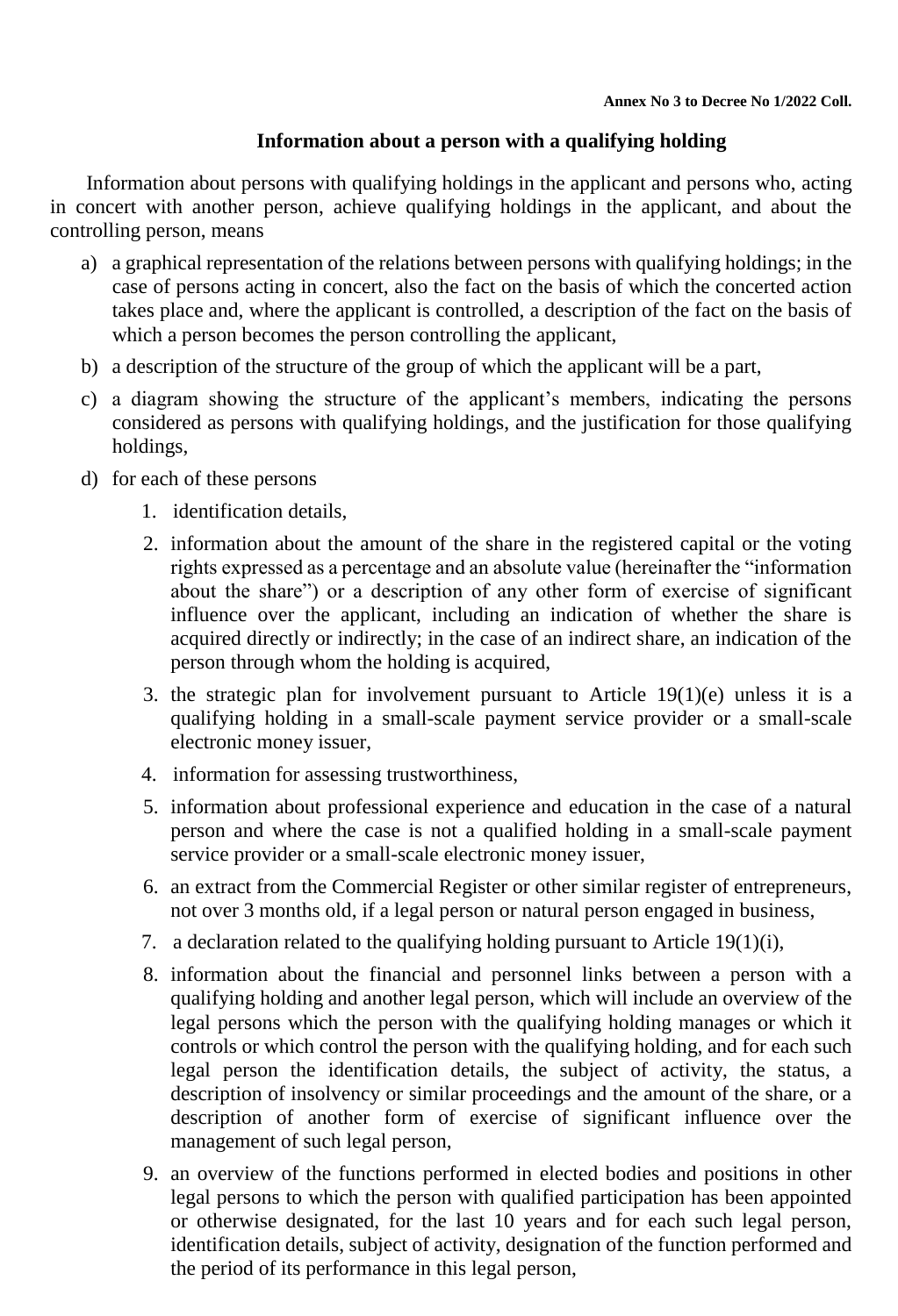- 10.a description of the financial and personnel relations between this person and persons close to them and the applicant and, where applicable, members of the group to which the applicant belongs, the applicant's directors and the applicant's other members,
- 11.the applicant's financial statements and other documents demonstrating the origin of the funds that covered or should cover the acquisition of the qualifying holding, and which include details of the use of private financial resources, access to financial markets, the applicant's financial agreement with a person other than the applicant's member, and the use of borrowed funds and data on loans granted,
- 12.the supervisory authority supervising regulated institutions in the State of the registered office of the person with a qualifying holding, where it is a regulated institution, and any assessment of trustworthiness carried out by that authority and the outcome of such assessment,
- 13.an analysis of whether the given qualifying holding will affect the applicant's ability to provide timely and accurate information to the competent authorities, including whether this is because of the given person's close links with the applicant,
- 14. links to politically exposed persons,
- e) if the person is a legal person, a list of its directors and, for each director,
	- 1. their identification details,
	- 2. a description of the function performed and its incorporation in the organizational structure of the legal person,
	- 3. information for assessing trustworthiness,
	- 4. data on professional experience and education where this is not a qualifying holding in a small-scale payment service provider or a small-scale electronic money issuer,
	- 5. an overview of the functions currently performed in elected bodies and other functions in other legal persons to which the person has been appointed or otherwise designated, and for each such legal person, identification details, subject of activity, and designation of the function performed and the period of its performance in this legal person, and
	- 6. a description of the financial and personnel relations between this person and persons close to them and the applicant, the applicant's directors, members with a qualifying holding in the applicant, and the legal person controlling the applicant, unless this information is already included in the annex pursuant to letter  $(d)(10)$ ,
- f) where the applicant is a legal person having its registered office in another Member State, the founding documents or a summary explanation of the main legal features of the legal form,
- g) if the applicant is a legal person, the identification details of the 10 largest members by share of voting rights, or of all the members where the legal person has fewer than 10 of them, and information about their shares of the voting rights where they have not already been indicated pursuant to letter (h),
- h) where the person has their registered office in a State which is not a Member State,
	- 1. basic information regarding the regulatory system in the State of the registered office of this person to which it is subject, and information about whether and to what extent regulation for the prevention of money laundering and the financing of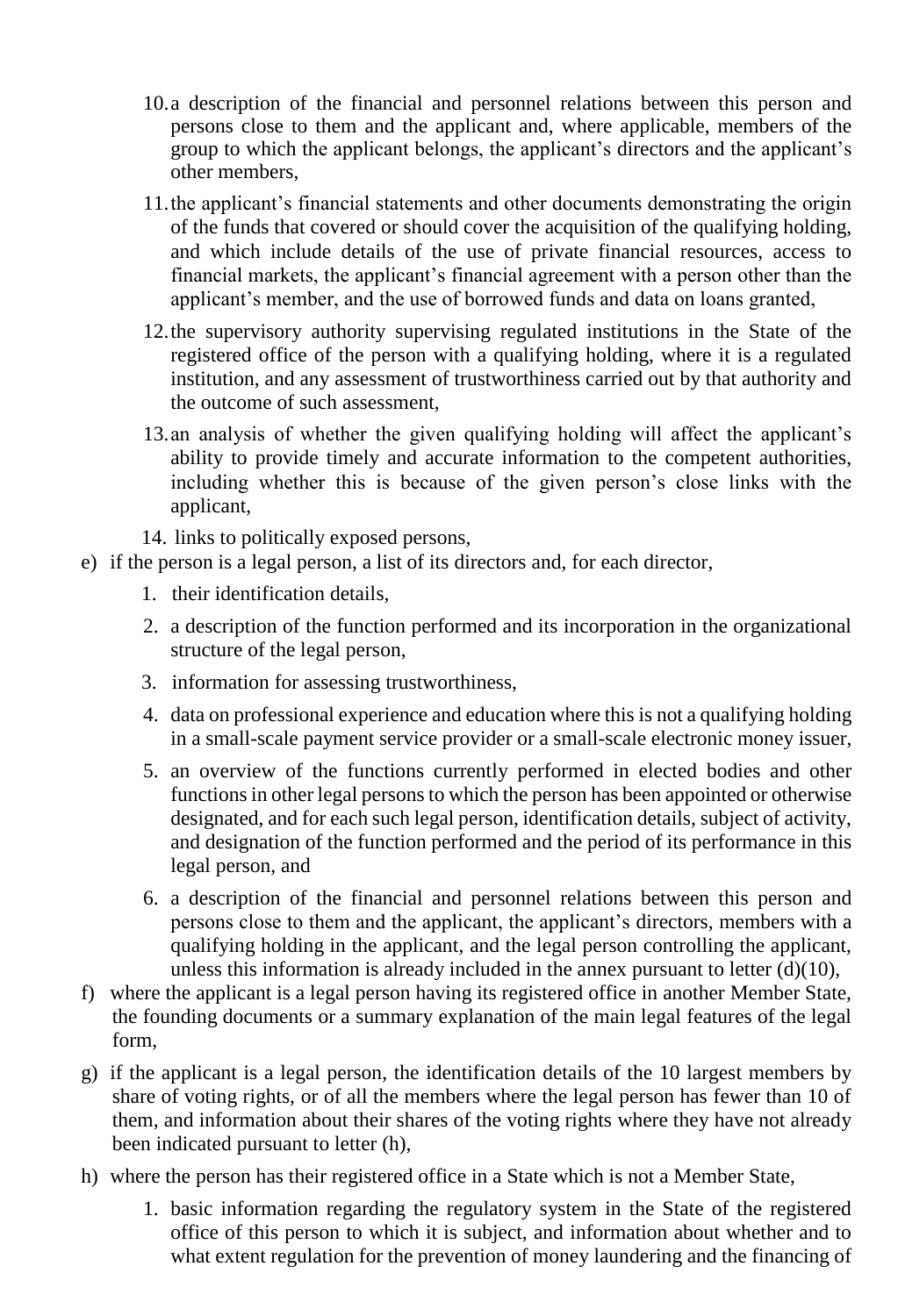terrorism is in accordance with the recommendations of the Financial Action Task Force, and

- 2. where it is subject to supervision in the field of prudential business and client protection, the opinion of the competent authority supervising it on the intention of that person to invest in the activities of an institution in the Czech Republic and on the possible exchange of information necessary for the supervision of the applicant.
- i) where the qualifying holding is to be acquired as assets in a trust or other unit without legal personality, the identity of the asset directors and the founders of such beneficiaries, and the founding and governing documents, including its investment policy, and

a) where such person is a regulated institution, the applicant may, instead of the information and documents pursuant to letter  $(d)(4)$  and letter  $(e)(3)$ , submit confirmation to the supervisory authority supervising the regulated institution that it is a person subject to its supervision whose trustworthiness has been verified by that authority and that it has no current knowledge indicating its untrustworthiness.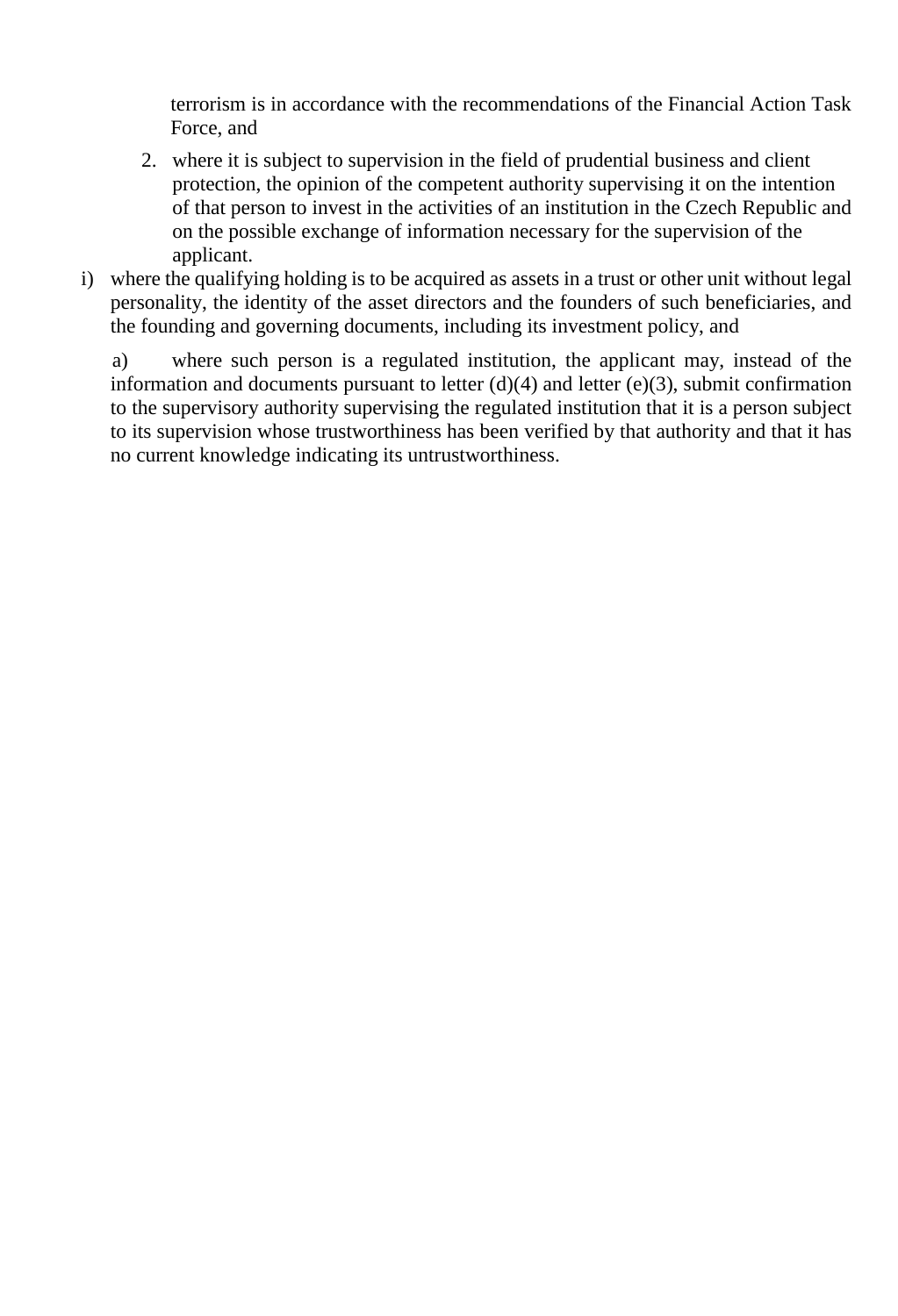# **Information about directors**

Information about directors means a list of directors and, for each of these persons

- a) their identification details,
- b) documents demonstrating trustworthiness,
- c) an overview of the functions performed in elected bodies and other functions in other legal persons to which the director has been appointed or otherwise designated, for the last 10 years, and for each of these legal persons identification details, the subject of activity, the designation of the function performed, the period of performance of this function, as well as whether the director intends to perform the said function in this legal person simultaneously with the performance of the function of a director of the applicant, and whether they are an executive or a non-executive member,
- d) a description of the financial and personnel relations between this person and the applicant and other directors of the applicant, the controlling person of the applicant, and the directors of this person where it is a legal person, and the members with qualifying holdings in the applicant,
- e) the proposed function of director and its inclusion in the applicant's organizational structure, a brief description of the performance of that function in terms of the entrusted powers and responsibilities, an indication of whether the function is executive or nonexecutive, a deed of appointment, a contract or other similar document, and the estimated date of commencement of the performance of the function and its duration, and
- f) a report by the applicant on the results of the assessment of the suitability of the director to perform the function for which the person is proposed, in terms of meeting the requirements of trustworthiness and experience and in terms of the collective suitability of the competent authority as a whole.

Where the director genuinely manages the activity of providing payment or electronic money services and where they are not a director of a small-scale payment service provider or a smallscale electronic money issuer, they shall also provide information about their professional experience and education. The applicant's report on the results of the assessment of the suitability of that person pursuant to letter (f) will also include the results of the assessment from the perspective of the fulfilment of the professional competence requirements of that person and from the perspective of the collective suitability of the competent authority as a whole.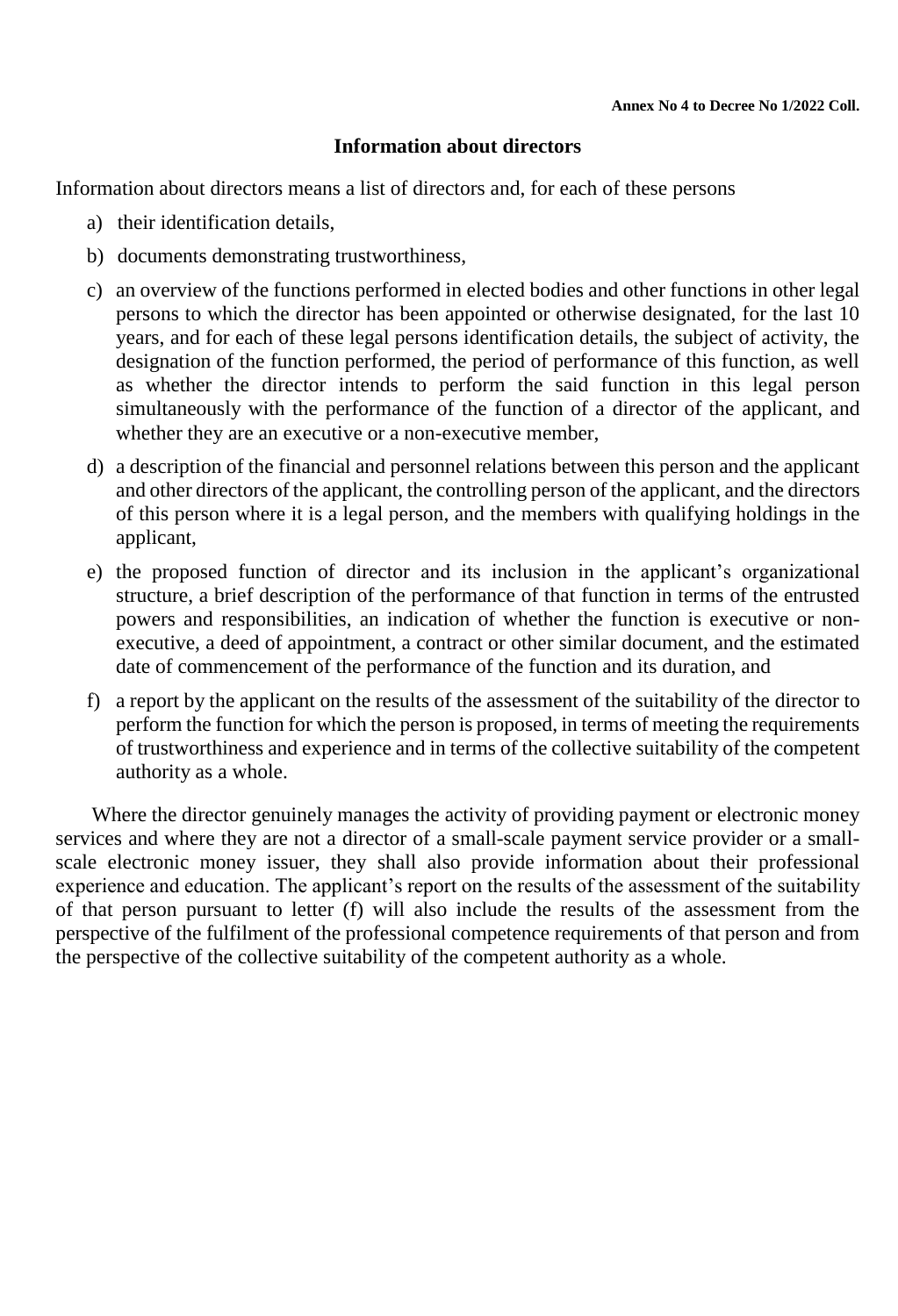# **Internal governance and internal control mechanisms**

The description of the internal governance and internal control mechanisms will contain

- a) a list and description of the identified risks to which the applicant is exposed in the provision of payment services and the issuance of electronic money, and other associated risks, and a description of the measures to limit them, including an indication of the acceptable level of risks with an explanation for each risk identified,
- b) the procedures for carrying out controls, including an indication of their frequency and the number of staff assigned to carry out the controls, the identification details of these persons, where already known, and the method of assessing the results of the controls and of taking measures to remedy any deficiencies found, including verification of the effectiveness of the corrective measures taken,
- c) the accounting procedures for accounting events relating to payment services or electronic money services, and a description of how assets and liabilities arising from payment services or the issuance of electronic money are shown in the balance sheet and the costs and revenues relating to payment services or the issuance of electronic money in the profit and loss statement,
- d) the identification details of the person responsible for the applicant's governance, for the financial management and creation of the financial plan, for risk management, for information systems and communication technologies, and of the person responsible for internal control functions, including periodically recurring and ongoing controls and controls on compliance with internal and legal regulations and their mutual consistency, and a curriculum vitae containing information about professional competence and experience,
- e) a description of the procedures for managing conflicts of interest and identifying incompatible functions,
- f) where the applicant intends to entrust the performance of any significant operating activity related to the provision of payment services or the issuing, distribution and redemption of electronic money to another person, a description of how the effectiveness of the risk mitigation measures defined in the list pursuant to letter (a) is ensured, including ensuring the continuity of the services provided, and a description of how to monitor and control that activity in order to maintain the level of quality of the internal control system, including a description of the rules for selecting that person,
- g) a description of how authorized agents and branches are monitored and checked in the framework of the internal control system, including an overview of the remote and on-site controls that the applicant intends to carry out at least once a year at the branches and authorized agents, and information about the frequency and method of their performance,
- h) a description of the internal governance and internal control of the group, where the applicant is a person controlled by a regulated institution, and
- i) a description of the procedure for addressing complaints and claims by holders of electronic money or payment service users connected with security and for the adoption of related measures, including the contact point, the e-mail address and the identification details of the persons and the details of the sections competent to assist electronic money holders or payment service users in the case of complaints and claims.